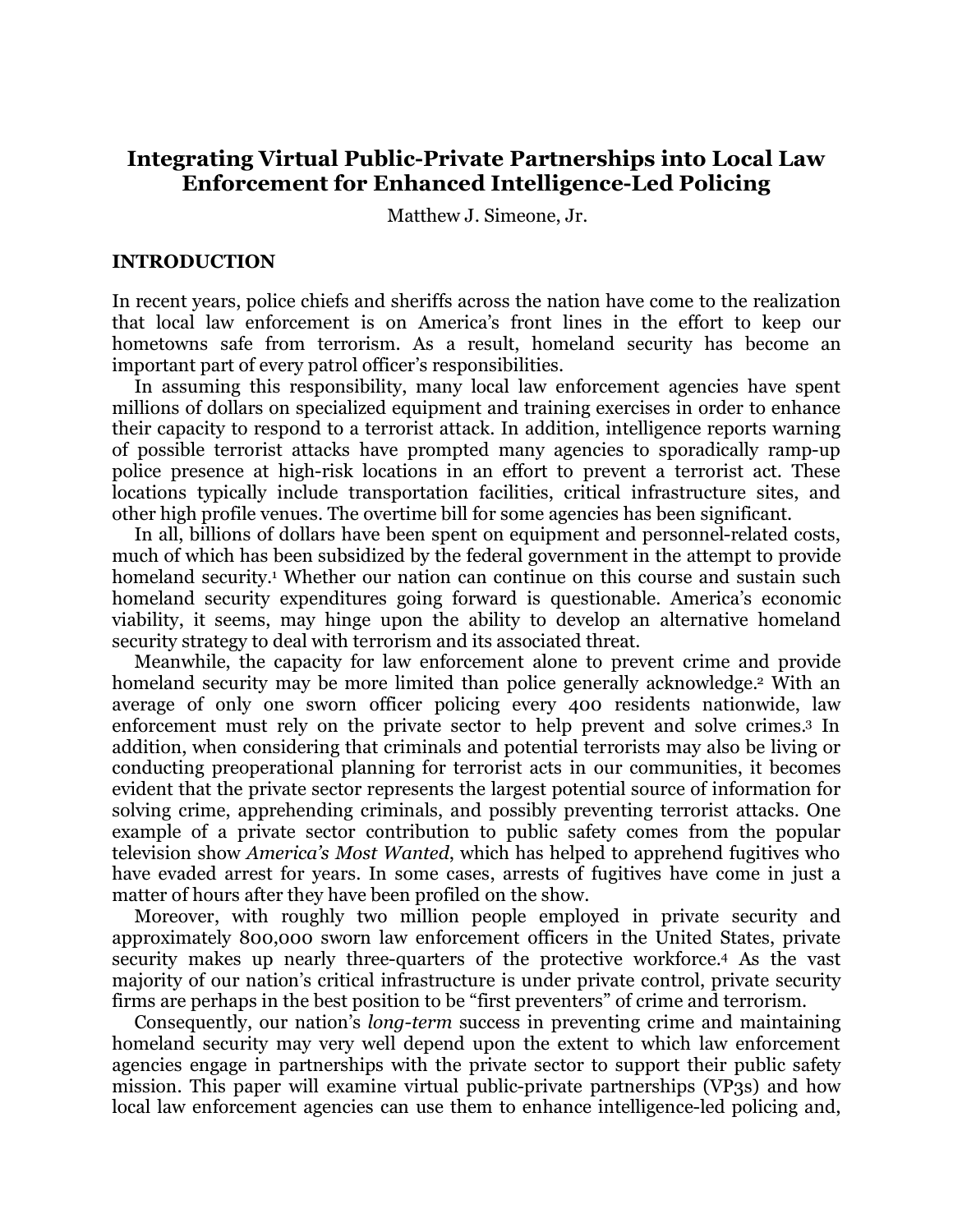consequently, make for safer communities. A VP3 can offer extraordinary leverage in utilizing the private sector as a force multiplier and has the potential to take policing to significantly higher levels of effectiveness.

## **INTERNET TECHNOLOGY**

During the last decade, technology has changed the way we shop, bank, and spend our leisure time. With nearly 70 percent of American adults using the internet, telecommunications technology has revolutionized the way we communicate and has made the universe of ideas accessible to anyone with a computer and internet access.5 It is safe to say that the private sector, with its profit-driven motivation, has exploited technology to its full advantage.

Today, we are fighting an enemy that, in many cases, is very well-networked. As law enforcement agencies turn to the business of developing their intelligence capacity, they are faced with the challenge of not only networking with other law enforcement and government agencies, but with the residential and business communities they serve as well. In most agencies, extending the law enforcement network broadly into these communities is an issue for which personnel resources are the limiting factor. In other words, an agency employs a limited number of officers who work a set number of hours per day in which they can build relationships and develop contacts within the community.

Local police and sheriffs departments, however, can now utilize internet technology to exponentially expand their law enforcement intelligence network. The term *law enforcement intelligence network* is used in this paper to describe the network of individuals to which a law enforcement agency can directly disseminate information or intelligence and from which information can be collected for use in the process of developing intelligence. Later in this paper four types of internet technologies will be discussed in the context of their use by local law enforcement. First, however, this paper will examine intelligence-led policing (ILP), a policing paradigm which is wellpositioned to be on the nation's law enforcement agenda for the foreseeable future.

#### **INTELLIGENCE-LED POLICING**

After 9/11, insights into the importance of timely and actionable intelligence in preventing terrorist attacks have supported the adoption of intelligence-led policing (ILP). This method of policing, which originated over a decade ago in the United Kingdom, relies on a robust system of data collection from a wide range of sources to produce the best possible intelligence products.

One way to study what it means for policing to be "intelligence-led" is to examine the 3i Model (see Figure 1), which was introduced by Dr. Jerry Ratcliffe.6 This model represents a method of crime reduction utilizing an intelligence-led process. It also provides an overarching framework for understanding ILP.

The 3i Model consists of three essential structures: an intelligence structure or unit, the criminal environment, and the decision maker. In addition, there are three processes which represent the 3 "i"s. They are: to interpret, influence, and impact (see Figure 1).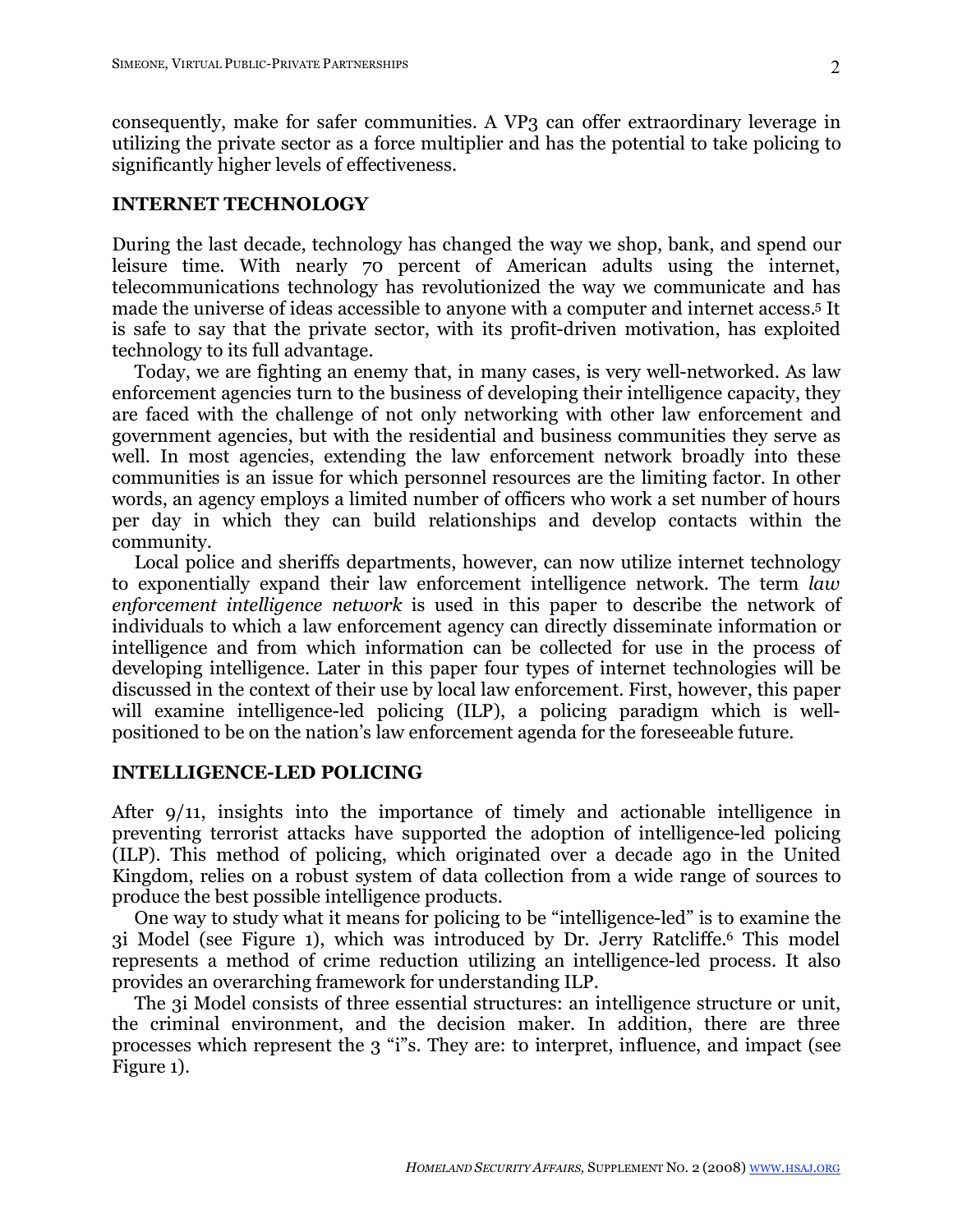

**Figure 1. Ratcliffe's 3i Model of Intelligence-Led Policing** Adapted from J. H. Ratcliffe, "Intelligence-Led Policing." *Trends and Issues in Crime and Criminal Justice* No. 248 (2003): 3.

The first stage of the model involves the interpretation of the criminal environment by the intelligence structure. Recognizing that this environment is fluid, the intelligence structure collects data from both within and external to the agency in an attempt to paint as complete a picture as possible in creating its intelligence product. This will assist the second stage, which involves identifying decision makers and then developing intelligence products that can influence them. The third stage relies on the decision makers having the creativity and skills to positively impact the criminal environment and reduce crime.

In describing the 3i Model as a crime reduction process, Ratcliffe notes the importance of local partnerships and acknowledges that decision makers may also exist outside of police agencies. A comprehensive intelligence system, he says, can recognize this and influence a broad range of internal and external decision makers.7 This speaks to the need for the intelligence unit within an agency to be able to produce intelligence products for a wide variety of consumers.

In looking at the relationship between virtual public-private partnerships and intelligence-led policing, we find that a VP3 can better enable agencies to connect with the communities they serve, exponentially expand their law enforcement intelligence network into the private sector, and, in turn, create much greater capacity for both information collection and dissemination. In addition, the greater the range of data sources and the more robust the intelligence network, the greater the chance that analysts will be able to paint an accurate intelligence picture. This can facilitate better intelligence products, which better enables decision-makers to impact the criminal environment.

This paper will study how local law enforcement agencies can integrate virtual publicprivate partnerships and enhance intelligent-led policing in a way that will result in: 1) a more informed and engaged private sector that can assist in preventing crime and terrorism; 2) more relevant and valuable information flowing from the private sector into the intelligence cycle; and 3) better intelligence which can drive better decision making.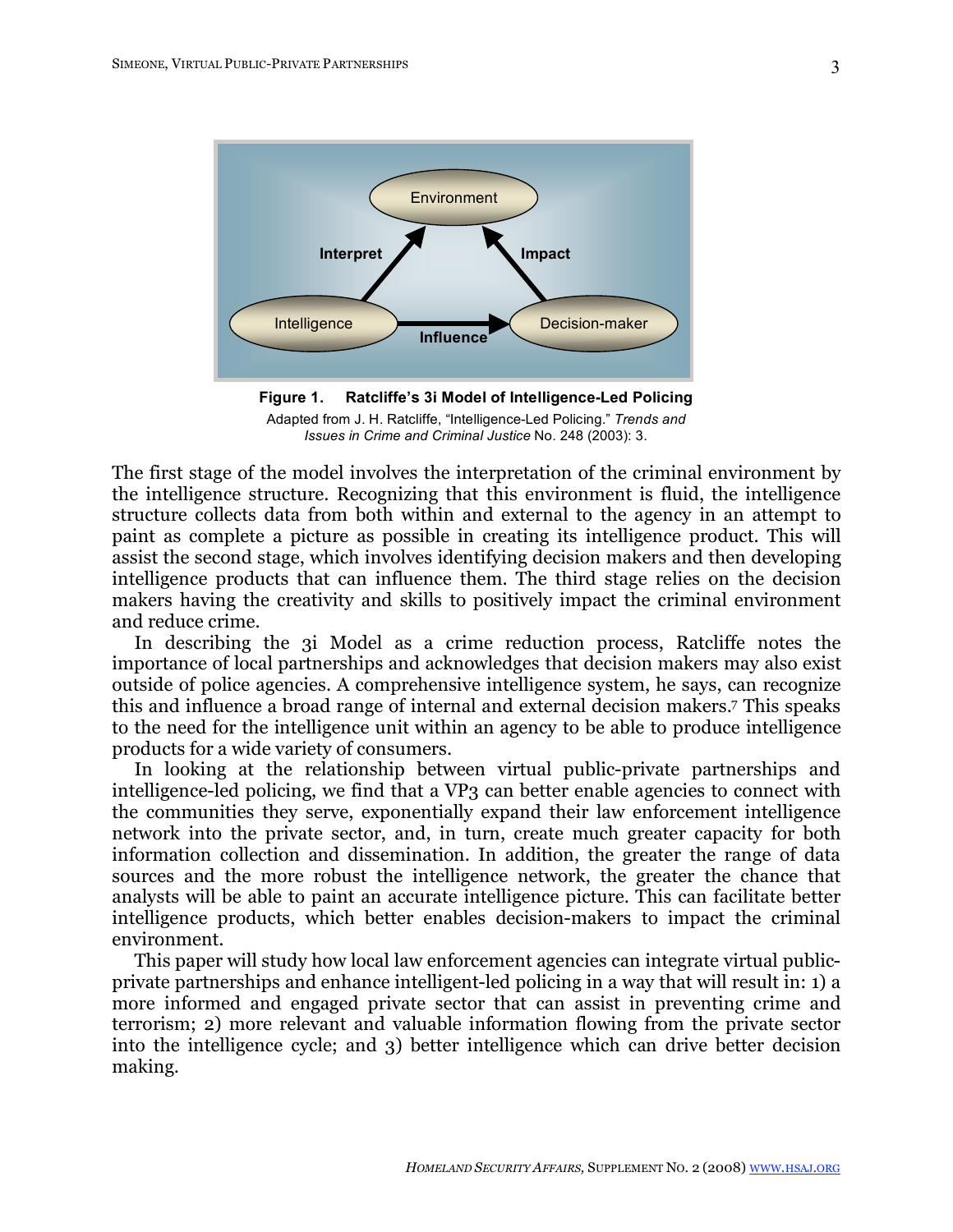## **"ALL-CRIMES, ALL-THREATS, ALL-HAZARDS"**

In developing a VP3, an agency will need to decide on the scope of the partnership. The NYPD, in forming Shield, chose a clear counterterrorism focus.8 Elsewhere in the New York metropolitan area, the Nassau County Police Department's Security/Police Information Network (SPIN) and the Suffolk County Police Department's Suffolk County Alert Network (SCAN) have both taken an "all-crimes, all-threats, all-hazards" approach.9 Although the needs of jurisdictions may vary (and while the threat of terrorism may be greater in one jurisdiction and the threat of natural disaster greater in another) to some extent law enforcement agencies everywhere must deal with all three of these domains. Once the resources to administer a partnership are in place, taking a broad "all-crimes, all-threats, all-hazards" approach gives the law enforcement agency the greatest return on investment and offers the most value and utility to both users and the agency involved.

For users, an "all-crimes, all-threats, all-hazards" VP3 becomes a place for one-stop shopping for a variety of information needs. From counterterrorism, emergency preparedness, and business continuity, to crime prevention and public health and safety, the VP3 can alert, educate, and engage its members to be actively involved in preparing and protecting themselves, their families, and their communities or organizations against a variety of potential incidents or threats. In addition, VP3 partners become a force multiplier as they lend their informed eyes and ears to the effort to keep their hometowns secure.

For law enforcement, there are several reasons why a broad approach to informationsharing is beneficial. First, an "all-crimes, all-threats, all-hazards" VP3 offers a wider range of potential consumers. This helps to expand the intelligence network and increase the potential range from which data collection can ultimately occur.

Second, attempting to separate crime from terrorism is counterproductive. At its most fundamental level, "crime prevention is terrorism prevention."10 In fact, many of the same activities that help to prevent crime also help to prevent terrorism. For example, the ability to identify individuals involved in preoperational surveillance, whether for a robbery or an attack on critical infrastructure, involves essentially the same skill set.

Furthermore, the nexus between crime and terrorism has been well-documented. One example is the multi-billion dollar illegal drug trade linked back to Afghanistan that al Qaeda has been able to tap into.11 In addition, shoplifting, theft, credit card fraud, and document fraud were all activities linked to a Montreal-based terror cell involving Ahmed Ressam, who was arrested for plotting to bomb the Los Angeles International Airport during the millennium celebration.<sup>12</sup> Closer to home, even something as seemingly benign as the illegal sale of cigarettes may be funding terrorist groups such as Hamas, Hezbollah and al Qaeda.13 All of these crimes may involve, at some point, individuals in our business or residential communities who may be either victims or witnesses to the commission or planning of these crimes. Therefore, by recognizing individuals or circumstances that are suspicious or out of the ordinary, an aware community can help prevent crime and, potentially, terrorist attacks.

Lastly, an "all-hazards" approach facilitates intergovernmental partnerships as a law enforcement agency will likely need to partner with other government agencies and departments in order to gather information for its private sector partners. For instance,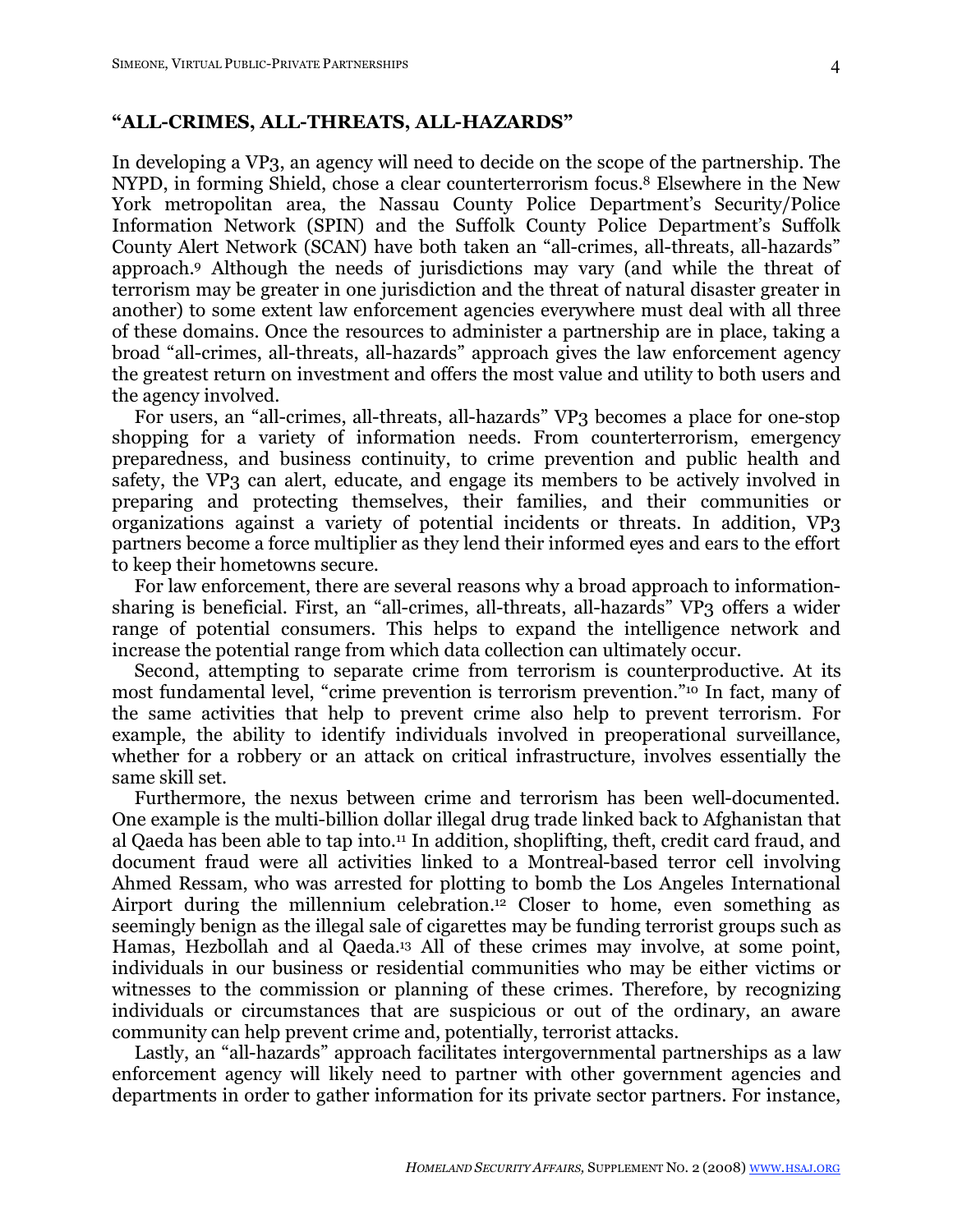the police department or sheriff's office may partner with the heath department for public health-related information, or the local office of emergency management, which monitors weather and issues advisories. In some metropolitan areas, the transportation department may be the best source for information regarding planned roadwork or unanticipated traffic delays that can affect business continuity. The networking necessary to facilitate the exchange of information between governmental agencies can assist in the overall coordination of effort between these same agencies during exercises, or in the face of a real emergency or catastrophic event.

## **STARTING WITH A PRIVATE SECURITY PARTNERSHIP**

With the pressing homeland security need to protect critical infrastructure, and with most critical infrastructure under private control, private security is a good place for a law enforcement agency to initiate a partnership. In addition, a police-private security partnership can provide a solid platform from which the scope of the VP3 can be expanded at a later point.14

Before beginning, getting input into the needs of prospective partners can help set the tone for a successful partnership. Therefore, a police liaison should consider reaching out to local security directors and organizing a meeting to discuss the idea of a partnership before it is launched. The purpose of assembling this group is more than just getting their "buy-in." It is also to learn precisely what a group of knowledgeable and experienced security professionals would like from a partnership. In addition, assembling a meeting of prospective partners can also instill in them a sense of overall responsibility for the system that is eventually created.15 Research has shown this to be the "most important antecedent of user involvement and attitude toward the system."16

In many places, the local chapter of ASIS International, the world's largest organization of security professionals, can serve as a useful umbrella organization and supply obliging partners in helping to organize this type of meeting. This strategy was utilized with great success several years ago in Nassau County, New York in preparation for the launching of the Security/ Police Information Network (SPIN). In this case, an initial meeting to discuss the prospective network firmly established from the beginning that the new initiative was going to be a partnership, and that the views of private sector partners were important.

To facilitate the sharing of information that may be labeled *For Official Use Only*  (FOUO), or other sensitive information, an agency should consider vetting its private security directors through an application process. This process will help to create a more trusted environment within the group and, in addition to receiving basic pedigree information, provides the law enforcement agency with an opportunity to obtain details about the responsibilities of the applicant, as well as the number of security and nonsecurity personnel in the company.17 This information will give the agency better insight into the potential leverage offered by the applicant. For instance, the fact that a security director may have hundreds, or even thousands, of security guards under his authority is information that might be useful to a law enforcement agency. This information could be gleaned from a well-designed application. In addition, if the agency will be administering a secure web-portal (which will be discussed later in this paper) a process for establishing a user name and password must be developed.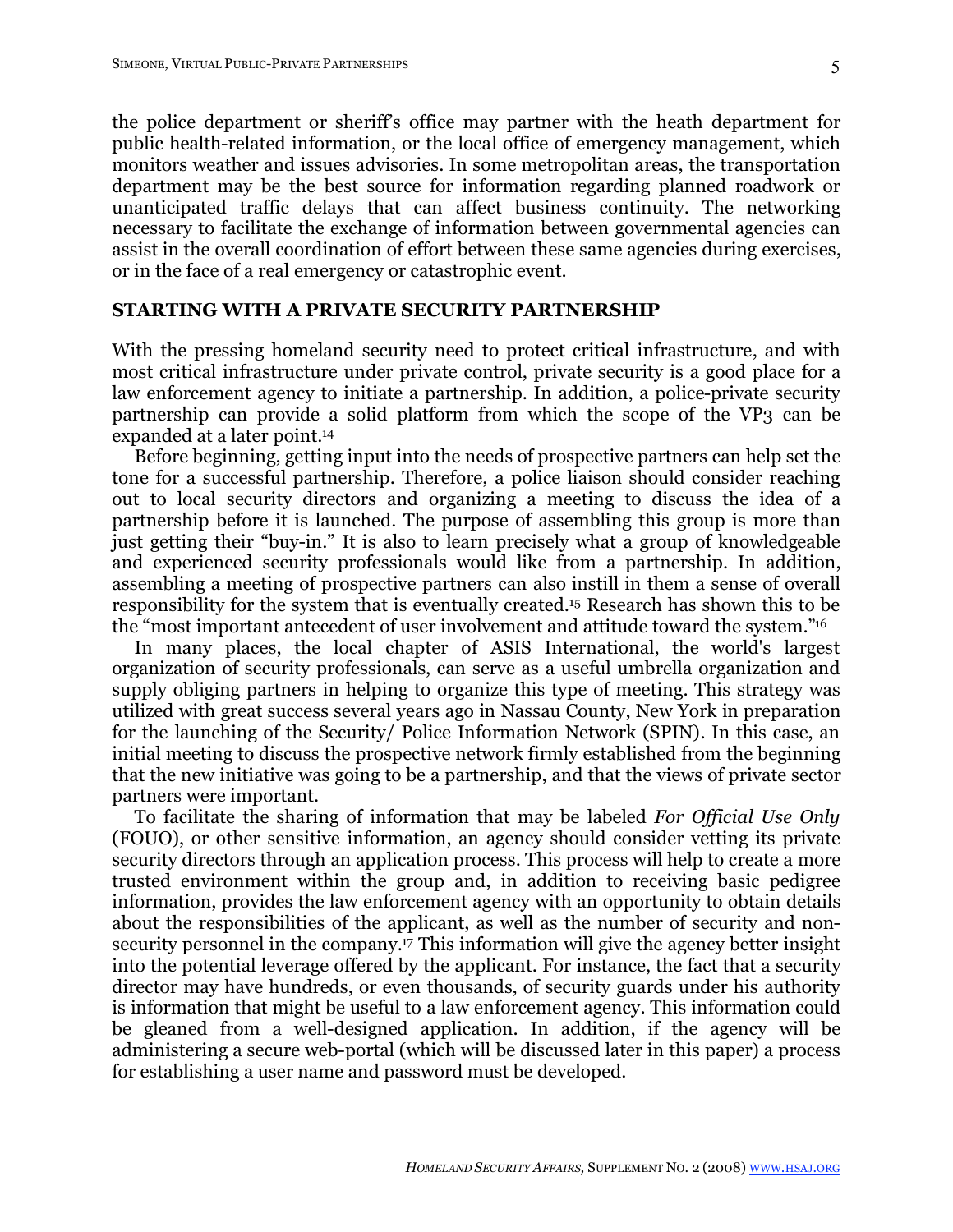Many security professionals enter the field from a law enforcement or military background. In such cases, they are likely to understand the value of good intelligence and information sharing, which affords insight into what type of information may be useful to a law enforcement agency.

After the technological infrastructure and personnel to support the virtual policeprivate security partnership have been established, agencies can easily expand the network to include neighborhood watch leaders, chambers of commerce, and other community-based organizations. Since an agency will likely share only information meant for wide distribution with these community-based organizations and leaders, a process for vetting members of these groups by conducting background checks may not be necessary. Either way, an application process will enable the agency to know who is on their network.

## **THE APPLICATION OF INTERNET-BASED TECHNOLOGIES**

There are four types of Internet-based technologies that will be examined in terms of facilitating a virtual public-private partnership: email, web portals, web forums, and Groove. In large law enforcement agencies, there may be a place for each of these technologies. Although smaller agencies may not be able to provide the resources needed for every aspect of implementation, some of the concepts and principles that will be discussed may be applied on a smaller scale with the resources that are available.

## **Email**

There are nearly 190 million Americans using email to communicate, making it an inexpensive and timely way to communicate with large numbers of people.18 With the increasing presence of handheld wireless devices, particularly in the business community, email offers an effective way to deliver timely and actionable information. The presence of computers and internet access in virtually all large businesses and in most homes today provides the tools needed to implement an email-based system. Email allows near instant access to potentially thousands of end users and, equally important, it allows for a direct means of communication back to the agency.

In setting up a system, an agency should attempt to build in maximum flexibility and utility. The greater the ability to select which users receive which information, the better an agency will be in fulfilling the information needs of those on the network. Anticipating future needs is important in designing a system that an agency can grow and expand into.

Some of the types of email messages that may be sent by a VP3 include: robbery notifications, wanted and missing persons notifications, crime stoppers flyers, crime prevention information, homeland security and terrorism-related information, public health related messages, weather alerts, emergency preparedness information, major road closings and delays, disruptions in public transportation, evacuation drills, and weekend events.

In a VP3, email is an important component because it can serve as both a means to deliver content or, as in the case of NYPD Shield, as a means to notify the user that fresh information is available for viewing on a web-portal. It also provides a direct link back to the agency for each user, bringing the law enforcement agency a little closer to each of its private sector partners.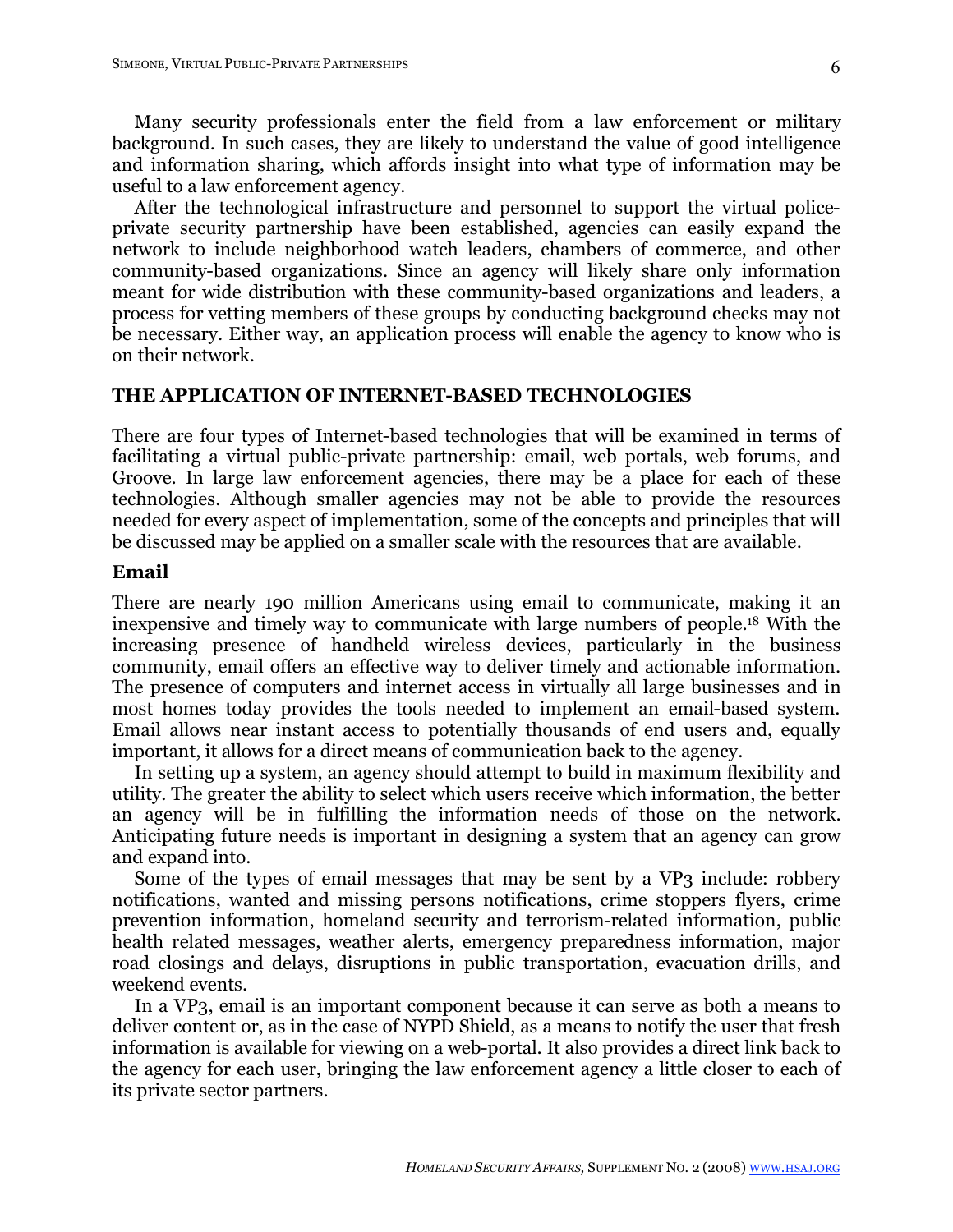## **Web Portals**

As greater numbers of people rely on the web for information, a web portal becomes increasingly important for a local law enforcement agency. Web portals can provide virtually unlimited access to large numbers of users. Reports and notifications can be archived and links to other agencies and resources can make volumes of information easily accessible.

Keeping the site fresh with regularly updated information that offers value to users is vital to keeping users coming back on a regular basis. In addition, more sophisticated sites are offering content in the form of podcasts or enabling users to sign up for RSS feeds. Such uses of technology typically engage a younger, more technologically savvy demographic.

In developing a web portal, an agency can maintain a public side while creating a members' only section for private security. The public side of the website can be used to post crime-related news, emergency preparedness and public health materials, and other information appropriate for general viewing and consumption. The public side of the web portal should also include a neighborhood watch section with basic crime and terrorism prevention information, giving citizens a sense of their responsibility when it comes to prevention. The New York State Metropolitan Transportation Authority's "If You See Something, Say Something" campaign is an example of this type of information.19

A web portal is also a place where the agency can communicate with residents on local issues and problems. The Los Angeles Police Department (LAPD) maintains an outstanding website that allows residents to sign up for E-policing notifications and makes detailed local crime information available for each patrol car area.20 Local officers routinely write and post a column on the LAPD website, keeping residents informed of the latest crime and disorder problems.

A law enforcement agency can give private security professionals access to more detailed information relating to terrorism and homeland security by maintaining a secure portion on the portal. The opportunity also exists for archiving the Department of Homeland Security Daily Open Source Infrastructure Reports and other important information and intelligence products. The secure, members' only NYPD Shield website provides an excellent example of the type of features that can be built into a web portal tailored for private security professionals.21

The number of resources a department can apply to developing a website can vary considerably. In the United Kingdom, for example, police services and constabularies have, for the most part, invested in robust websites that offer outstanding examples for local agencies.<sup>22</sup> Agency heads should understand that investing in a robust website may well be cost-effective if it engages and informs citizens and gives them the information they need to keep themselves and their communities safe.

#### **Web Forums**

Web forums have the potential to become virtual communities where people gather online to participate in a community of interest. In some cases, a community of interest may even develop into a community of practice, where people deepen their knowledge and expertise in an area and further the practice by interacting on an ongoing basis.

Research into the areas of virtual communities and social capital suggests that virtual communities tend to increase trust and norms of reciprocity, or social capital, and that a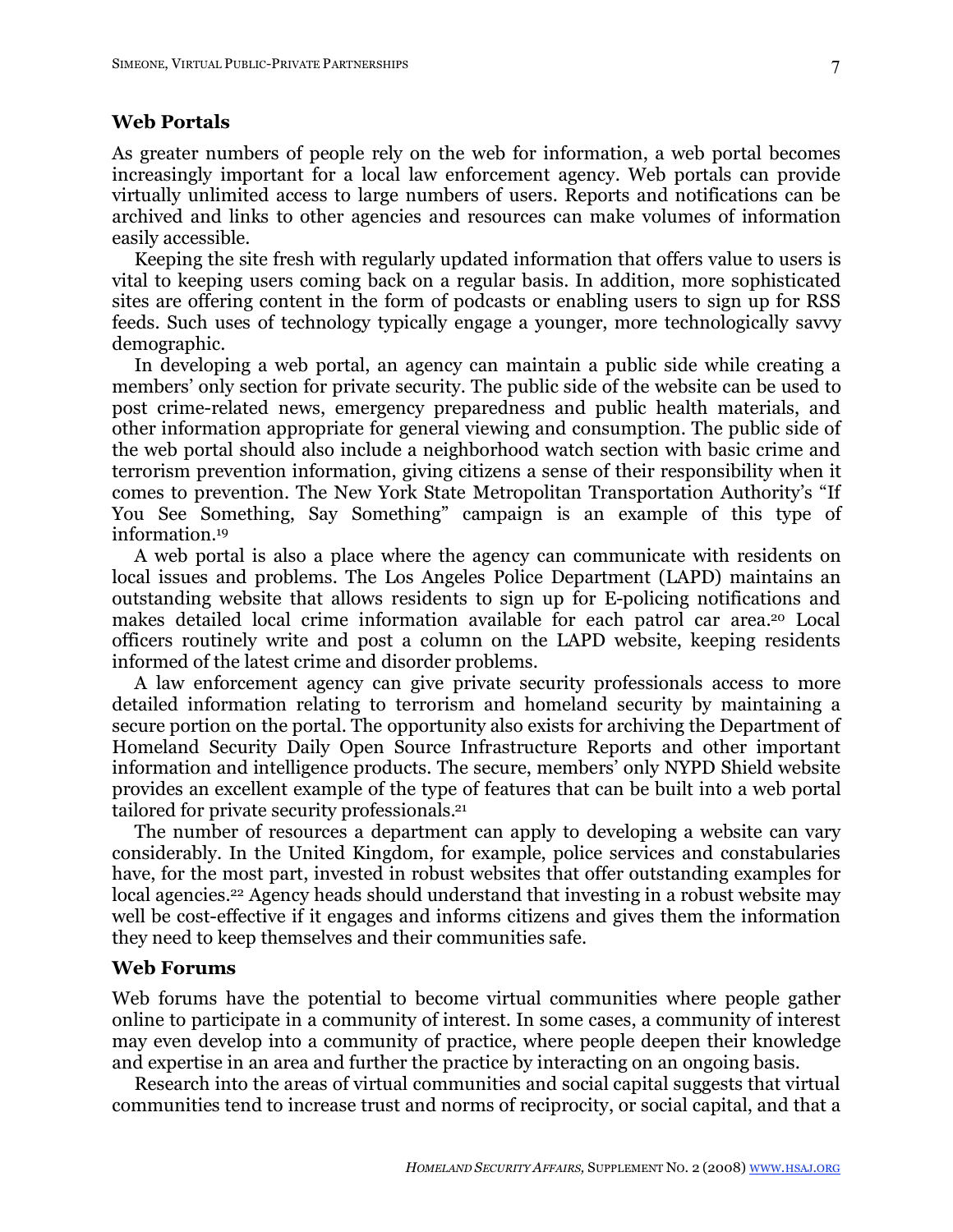high level of social capital correlates with low rates of violent crime and safer communities.23 Consequently, local law enforcement agencies should consider using web forums to facilitate the formation of virtual communities within their respective jurisdictions.

Web forums, which can be made accessible through an agency's web portal, can be open to the public or limited to a certain group of members. For neighborhood watch leaders, agencies should consider making a forum accessible to the general public, as it will allow it to grow by giving those with an interest in crime prevention an opportunity to either join in the discussions or just stand on the sidelines and observe. In such an instance, even though a person may never contribute to the forum, they can still benefit from the information gained.

For private security, vetting participants and limiting access to the forum is very important in creating a trusted environment in which members will share information. In addition, if there is sufficient scale, an agency might consider separate forums for various sectors such as retail, banking, colleges/universities, and hospital security.

For example, in most towns and cities the security personnel working for different department stores have no contact with each other, which works to the advantage of offenders. A forum for retail security, in particular, presents an opportunity for law enforcement agencies to connect the security personnel from various stores throughout their jurisdiction to share general information regarding larceny trends, as well as specific information pertaining to shoplifters.

Whether it is for neighborhood watch or retail store security, a web forum facilitated by a law enforcement agency for private sector partners can enhance public safety and compound the agency's return on investment of resources and personnel for the VP3.

#### **Groove**

Microsoft Office Groove offers a potentially powerful tool for providing a secure environment for sharing information. Designed to facilitate collaboration, Groove provides a law enforcement agency the ability to invite specific users into a secure virtual workspace. Because of the relative complexity and the practical limits on the number of individuals who could effectively participate in a workspace, this application could be best utilized for private security directors of critical infrastructure within a jurisdiction. Once invited into a workspace, individuals would be able to share information, conduct discussion threads, and collaborate on documents, all with encryption end-to-end in a secure environment within Groove.<sup>24</sup>

The Illinois State Police has adopted Groove for use agency-wide and has several uses for the collaboration-enabling software.<sup>25</sup> Groove workspaces are created for managing emergencies and assist in the coordination of effort as it synchronizes users and updates the workspace automatically. In addition, the Illinois State Police uses Groove for criminal investigations to enable investigators in different locations in the field to better coordinate by having the latest facts available on a case.26

Like a forum, a workspace can potentially spawn a community of practice. Collaborative software, such as Groove, holds great promise for widespread business use as the synergistic fruits of innovation and more efficient and effective practices gained through collaboration represent the competitive advantage for companies in the future. This, in turn, is likely to drive more widespread use in government and law enforcement.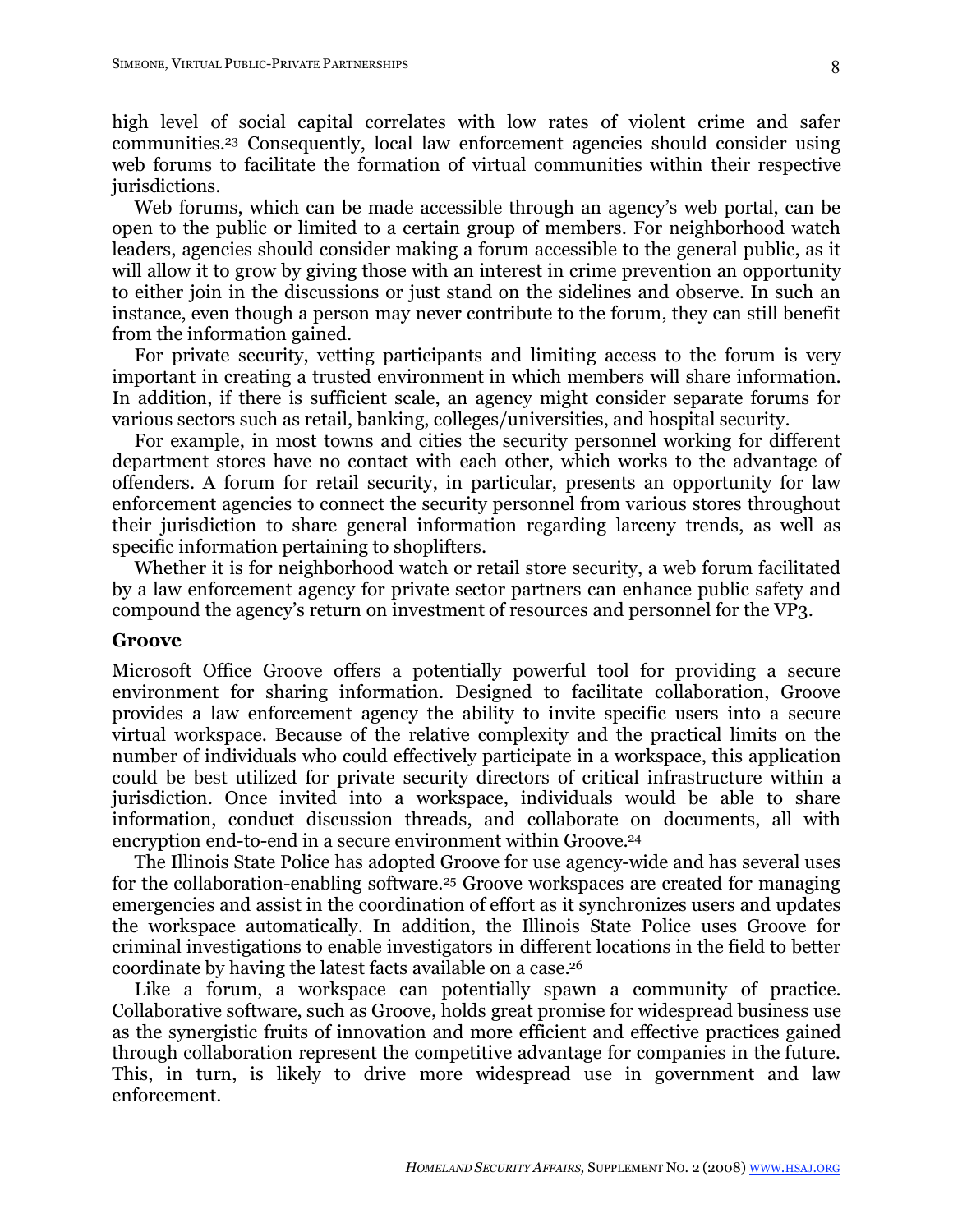#### **THE VP3 AND THE INTELLIGENCE FUNCTION**

Leaders planning to implement a VP3 will need to decide where in the organization to house the partnership. To the extent possible within the logistical constraints of the department, agency heads should approach public-private information sharing with the mindset that a VP3 should be closely tied or integrated into the centralized intelligence function, have real-time access to information regarding the agency's operations, and that, conceptually, data sharing with the private sector should be just an extension of the internal system used to move information within the agency. In larger departments, that may mean that the VP3 should be made part of an intelligence center, where data and crime analysis occurs.

Embedding a VP3 within the centralized intelligence function has many advantages. With information and intelligence readily accessible, both the quality and timeliness of network content will be enhanced. This type of functional consolidation within an intelligence center will streamline the flow of information and dramatically enhance the value that the VP3 offers to private sector consumers. Enhanced value to consumers is likely to result in a more informed and engaged private sector, which is then better able to recognize and, consequently, prevent crime and terrorism.

Intelligence analysis lies at the core of intelligence-led policing, and, as a result, analysts play a critical role in influencing the direction and deployment of police resources. In terms of the 3i Model, analysts do this by *interpreting* the environment and creating intelligence products that can *influence* decision makers. These decision makers, having been influenced by intelligence, can then *impact* the environment.

As discussed earlier, decision makers not only reside within law enforcement, but can also consist of members of the private sector. By keeping the private sector informed and engaged, the criminal environment can be impacted. This is not only anecdotally supported by the community policing experiences of many communities, but is also supported by the limited, but nonetheless empirical evidence gained from the successes of an existing virtual public-private partnership, the Nassau County Security/Police Information Network (SPIN).

Although limited in scope, these successes include two separate bank robbery arrests and an arrest for identity theft.<sup>27</sup> SPIN is also responsible for shutting down a gasoline larceny scheme that had bilked many of Long Island's gas retailers for tens of thousands of dollars each.28 In every one of these successes, the intelligence network provided by the VP3 was utilized by the law enforcement agency pursuant to an identified intelligence need.

In order for a virtual public-private partnership to be effective, it is vital that the analyst understand his/her responsibility to provide informational products to a variety of consumers, including those in the private sector. This broad responsibility is consistent with a recent directive from the director of national intelligence to move the intelligence community from a "need to know" to a "responsibility to provide" collaborative environment with respect to the private sector.29 In addition, in terms of the 3i Model, each of these consumers may be a prospective decision maker who can potentially impact the environment.

Instilling a culture that will support information sharing within the agency and with the private sector will be a major factor in determining the success of any partnership. In describing the importance of addressing cultural concerns, David Carter writes: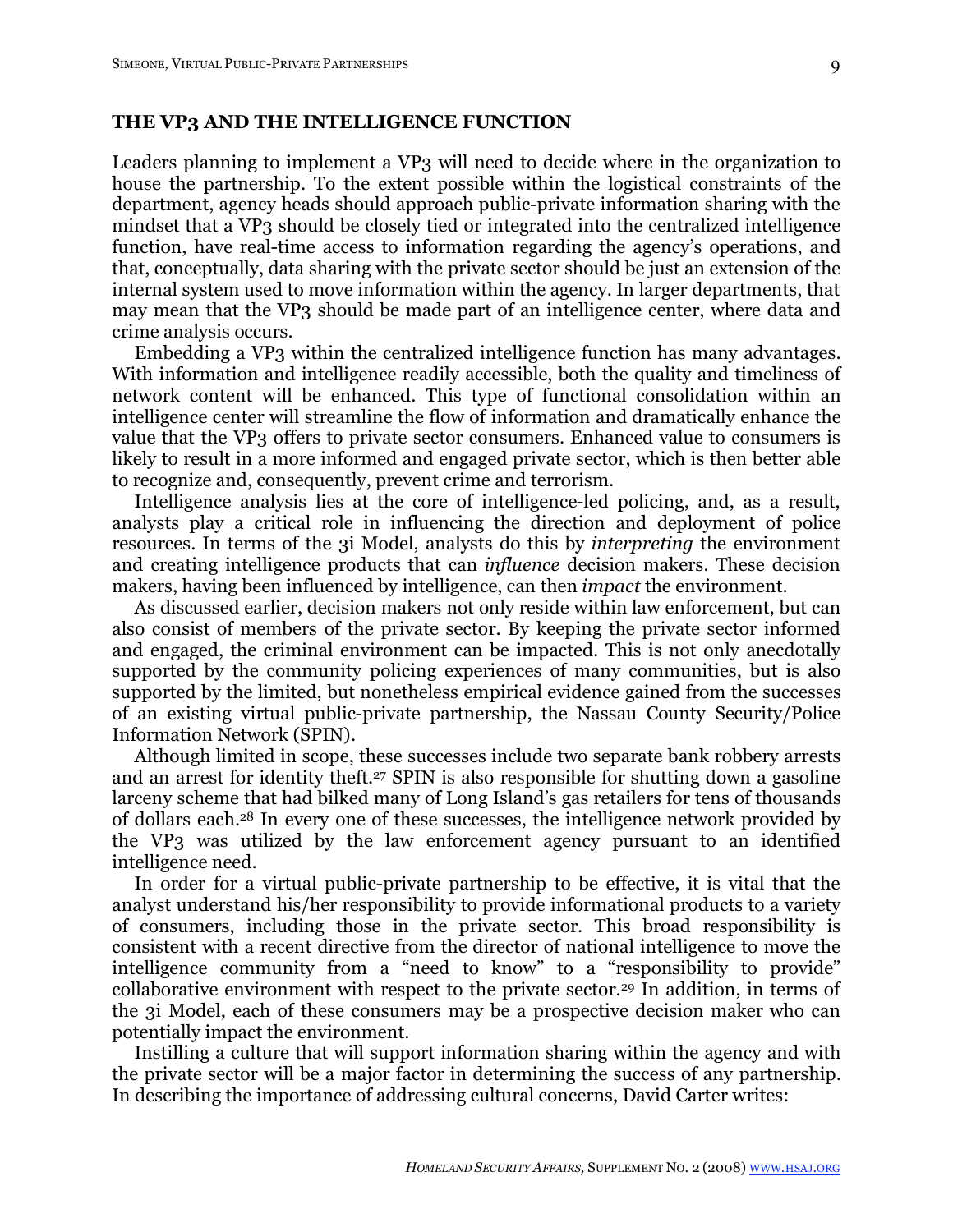One of the greatest weaknesses in the organizational culture of intelligence units is the unwillingness to share information. Police leadership must ensure that intelligence is proactively shared with the people who need the information, both inside the organization and with external agencies. Too many times, intelligence

units act as a sponge, absorbing information from diverse sources, but are reluctant to share what they have gathered and learned. This gate-keeping practice is dysfunctional, wastes resources, and contributes to the reluctance of field personnel to submit information.30

Establishing an information-sharing policy and guidelines which hold members responsible for delivering information and intelligence products to those who need it can assist in addressing this problem and can help shape the culture of a new VP3. Policies of this type should attempt to balance the need to protect information — that, if released, could jeopardize officer safety or an ongoing investigation — with the need to "provide the right information to the right people at the right time."31 In addition, policy should direct practices which ensure information assurance and security, as well as compliance with Title 28, Code of Federal Regulations Part 23, concerning the retention of information or intelligence data.32

In order to be effective, intelligence must serve the needs of its consumers. Therefore, in order to deliver quality intelligence products to both law enforcement and private sector consumers, analysts should think in terms of several tiers of users, each with different needs. For instance, an analyst may create one version of an intelligence product for law enforcement policy makers, another for general law enforcement, one for private security, and a last version for release to community leaders and the general public.

Although sanitizing products for private sector consumption may sometimes be necessary, it is important to note that many products may be developed exclusively from open source materials. Some, in fact, have suggested that as much as 90 percent of the information available to analysts today is from open sources.33

The recent explosion in the growth of the Internet and the development of highpowered search engines has enabled an extraordinary capacity for information collection in the open source domain. The potential value of open source intelligence (OSINT) is increasingly being recognized within the intelligence community. Among the proponents for increasing the exploitation of open sources is Charles E. Allen, assistant secretary for intelligence and analysis for DHS and a forty-nine-year veteran of the IC. Allen seeks to enhance OSINT capacity at DHS through a proposed Domestic Open Source Intelligence Enterprise.34 As OSINT is increasingly used in intelligence, the mystique and culture of secrecy that enshrouds the  $IC -$  and which so many in the community still feed on  $-$  will, perhaps, be slowly degraded. As this occurs, local law enforcement intelligence analysts may be more likely to serve a broader consumer base — one that includes private sector customers. Consequently, in the long term, greater exploitation of open sources may have a positive impact on public-private information sharing.

In terms of data collection and intelligence-led policing, it is critical for analysts to understand the extent and the nature of the "expanded" intelligence network provided by a virtual public-private partnership. Although a VP3 can dramatically enhance an agency's capacity to collect information, rather than expending resources collecting massive amounts of information (in the hope of discovering the hidden "pearls" that lie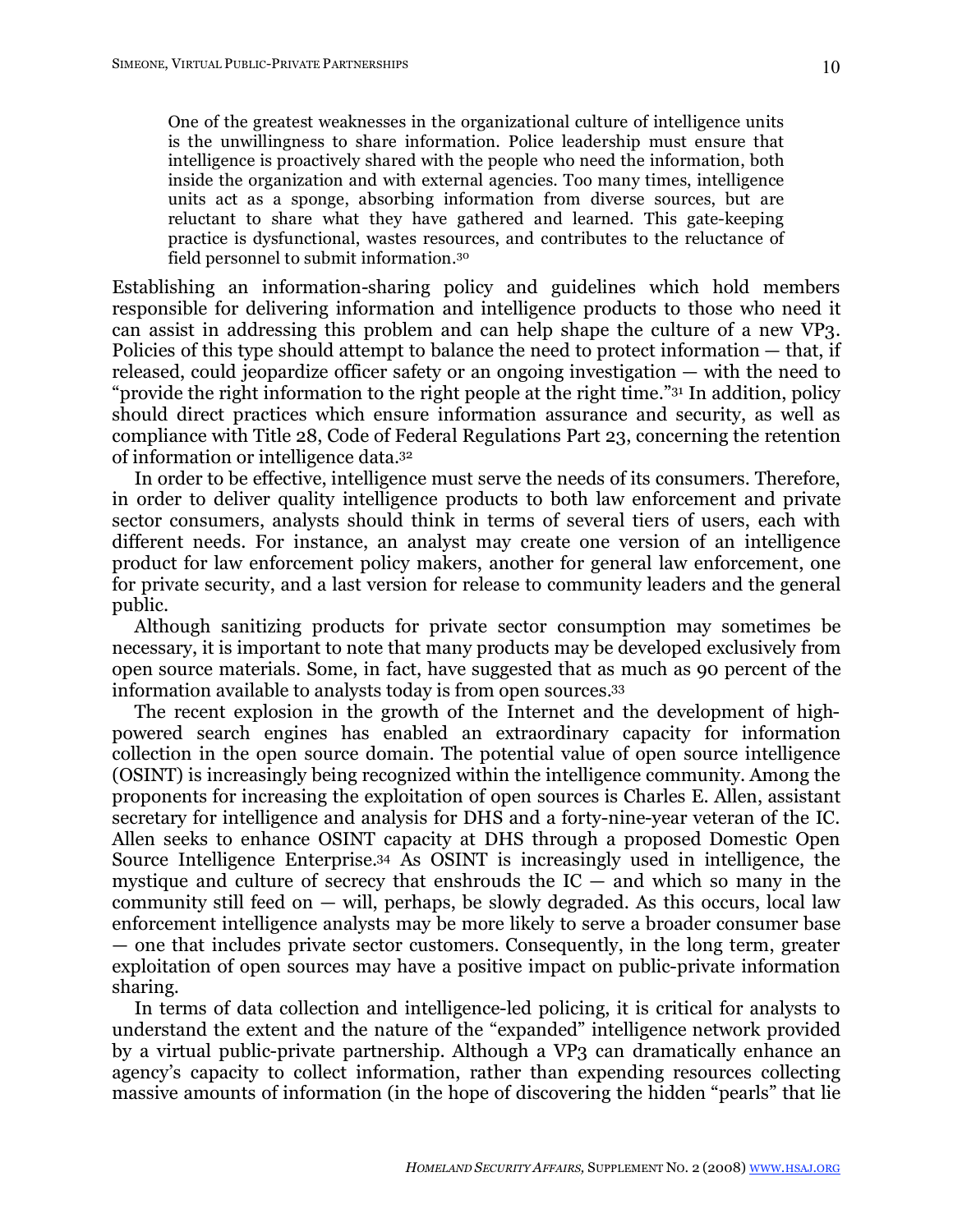within), whenever possible the information collection process should be focused and driven by specific information needs.35

As analysis identifies intelligence requirements, the VP3 network becomes a means by which law enforcement can access specific segments of the private sector and target collection efforts. Therefore, to realize the potential of a VP3 for enhancing intelligenceled policing, there must be a direct link between identifying intelligence needs and utilizing the VP3's network to fill those needs.

A system that can target data collection for specific segments of the private sector can potentially yield more relevant, hence valuable, information flowing from the private sector into the intelligence cycle. This information, which would not have been available had it not been for the VP3, then feeds into the intelligence cycle, ultimately resulting in better intelligence products. Better intelligence can enable better decisions by consumers of that intelligence, who can then, perhaps, more effectively impact problems in the environment.

Consequently, the potential for the intelligence network to satisfy intelligence requirements increases as more segments of the private sector become part of the network. In other words (generally speaking), the greater the size and broader the scope of the VP3, the greater the potential for filling intelligence needs.

While the ability to target collection is extremely valuable, analysts should not lose sight of the fact that, in terms of dissemination, a VP3's network can potentially reach large numbers of people very quickly. There may be many times when mass dissemination of information is highly desirable in getting the public's assistance in identifying a subject or in solving a crime. In these cases, encouraging wide distribution from network members can engage the "network outside the network" consisting of family and friends.36 If information is managed effectively, the result can be an extraordinary and unprecedented capacity to disseminate information.

## **INFORMATION MANAGEMENT**

While technology may provide the means by which information is communicated to private sector partners, information management deals with the substance. Managing the content for users is one of the most critical, as well as one of the most difficult, responsibilities in any virtual public-private partnership. To be effective in providing information that has value to users, it is vital that a VP3 determine, to the extent possible, the information needs of its membership.

The VP3 staff, as part of the agency's intelligence function, must coordinate with the agency's crime prevention unit, as well as with other governmental agencies such as health, fire and transportation in order to craft an informational product appropriate for users. Figure 2 shows a VP3 embedded within an Intelligence/Operations Center receiving information from a variety of sources, and subsequently managing that information and delivering it to the private sector.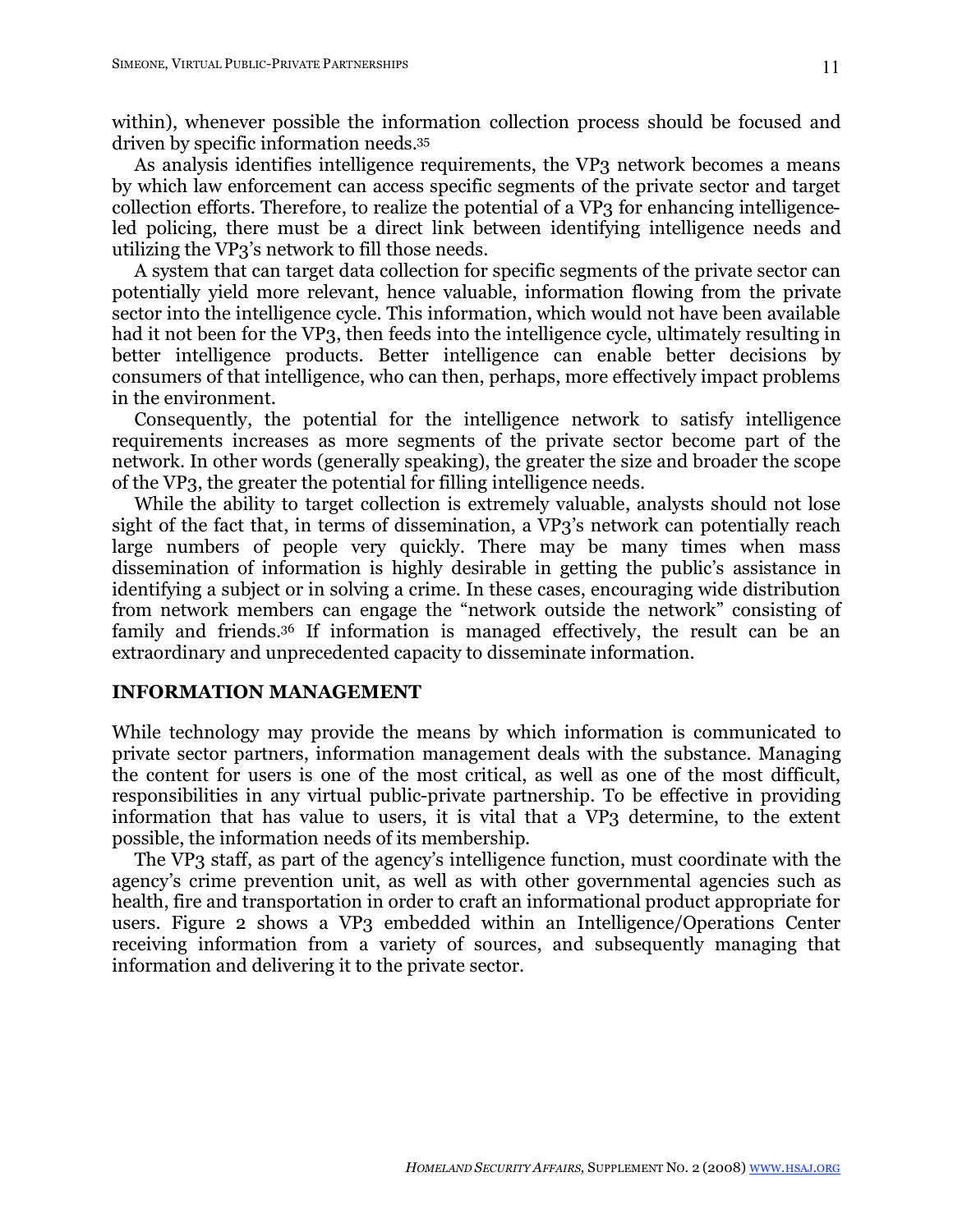

**Figure 2. VP3 Information Management.**

In terms of an email system, decisions need to be made daily about the type and amount of content that will be sent to each of the many categories of users. Discipline and discretion, in terms of limiting the volume of email to users, must be exercised in order to keep them from disengaging from the network. Those administering the VP3 will want to avoid the possibility of important messages getting lost in the white noise of a flurry of email notifications. This is especially a problem in today's email-laden business environment. Therefore, the more options an agency can give to individual users in deciding what types of messages they would like to receive, the more effective the network can be in its communication. This will help to provide the right balance between too much and too little of the "right" information.

In this regard, a web portal can be of great use. A site can host volumes of information that is available to users at their discretion. For important information, an email could be sent to notify members when important information is posted. In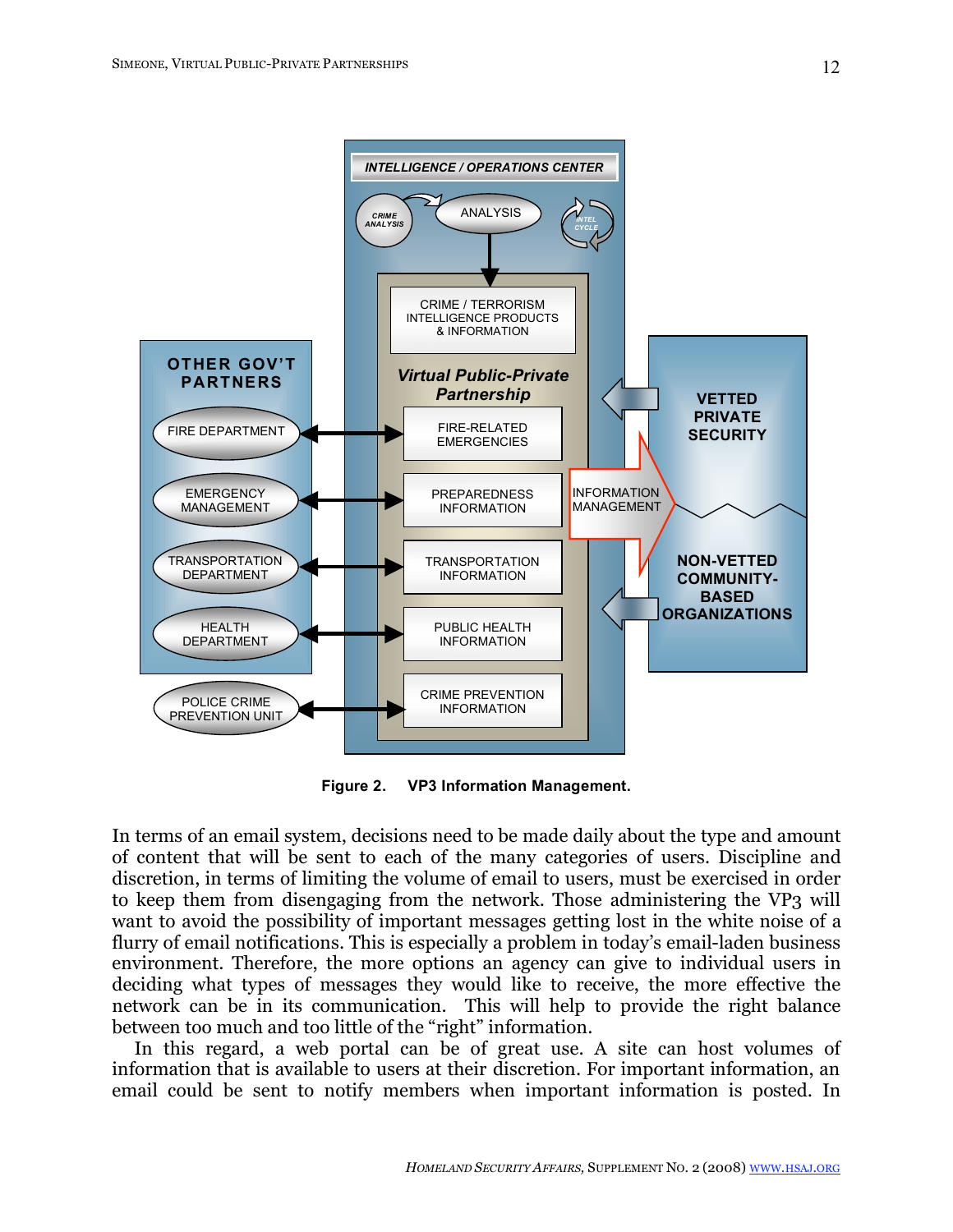developing a web portal, to the extent possible, agencies would be well-served in emulating elements found on the web pages of larger agencies such as the NYPD and LAPD, as well as many of the police services of the United Kingdom.

If agencies elect to implement forums or Groove workspaces, they should be monitored daily. The nature of the conversations, or threads, between members could indicate a need for information on the part of the private sector, which could prompt the development of informational product. In addition, as was discussed earlier, as the amount of data in a forum increases over time, the agency might pursue employing a keyword search engine to enable the mining of potentially valuable information.

In terms of network content, informing and educating partners will better enable them to recognize suspicious activities and precursors to crime and terrorism. For example, a "large number of males using a rented apartment irregularly," or unusual chemical odors emanating from a house or apartment, are types of suspicious activities or behavior that should be reported to law enforcement.37 In addition, as discussed earlier, precursor crimes to terrorism can range from selling counterfeit cigarettes, CDs, DVDs, and handbags, to illegal drug sales, credit card theft, money laundering, and cyberfraud.38 Including information such as this in VP3 training material can help to demonstrate to members the breadth of criminal activities that may be involved in funding terrorism. It can also help reinforce the important role the private sector can play in keeping our hometowns safe.

## **The Right to Privacy and Concerns of Domestic Surveillance**

It is important to note here that in implementing a VP3, law enforcement agencies need to be ever cognizant of the issue of civil liberties. Concerns of "domestic surveillance" can arise if citizens are asked, in effect, to "spy" on fellow citizens, or encouraged to gather and report information to law enforcement which would otherwise be constitutionally protected. Even if the network is used appropriately and accusations involving the violation of citizens' rights are unwarranted, community perceptions which are negative and pervasive will likely be enough to thwart the overall effort. These perceptions are very much tied to the level of trust conferred by citizens on their police, which is the very foundation upon which citizens extend to government their consent to be policed.

Therefore, agencies must administer the VP3 in a way that not only respects the constitutional right to privacy of individuals, but also engenders trust in the communities those agencies serve. This can be facilitated through careful oversight and management of network content, and by strict adherence to Title 28, Code of Federal Regulations Part 23, concerning the retention of information or intelligence data.39

Equally important, law enforcement agencies must build trust in their everyday dealings with citizens. In this regard, trust in the VP3 will likely be a function of the overall level of trust between the individual department and the citizens it serves. Accordingly, agencies that enjoy high-trust relations with their various communities will likely have a greater chance of success in implementing VP3s than agencies which consistently violate the public trust.

## **The Value of Crime Data**

Having discussed the importance and value of a VP3 being closely linked to the intelligence function, it should be noted that linking the partnership to the availability of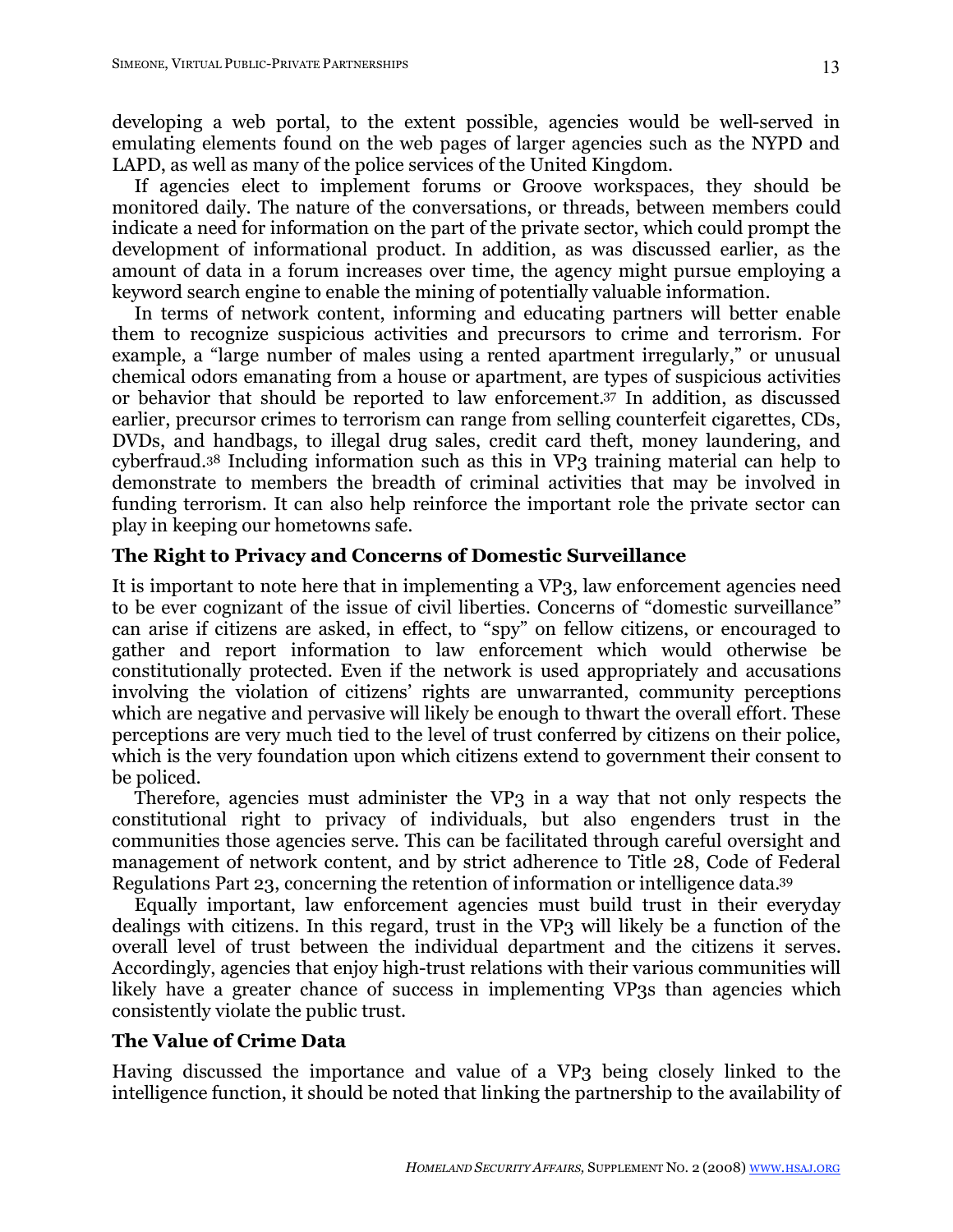timely crime data can also offer great value. Statistics such as the latest crime trends and patterns can be particularly useful to chambers of commerce and neighborhood watch groups. For those agencies that have implemented a COMPSTAT model, the very timely and accurate crime data that results from that process can be valuable to private sector partners as agencies can involve members of the business or residential community in the problem-solving process.

Moreover, the opportunity exists here to tailor crime prevention information to meet the specific need. Distributing or otherwise making these materials available to the network will enable communities to better protect themselves. This type of proactive approach to crime prevention can enhance the effectiveness of the partnership by yielding positive results in reducing overall crime.

Keeping community and neighborhood watch leaders informed also facilitates community organization and participation. The content shared through the network gives these local leaders a direction and purpose to meet or form their own virtual networks at the neighborhood level. In terms of public safety, this kind of leverage can significantly compound the law enforcement agency's return on investment.

#### **NETWORKING**

In addition to managing the technology and the content involved in administering a VP3, another important component of the partnership involves networking. David E. Dial, in his work "Enterprise Policing for the September 12 Era," describes a form of policing that involves "networking in unprecedented ways with other law enforcement and government agencies, as well as community members."40 In terms of Dial's Enterprise Policing model, the importance of networking for law enforcement agencies cannot be overstated. Dial goes on to write:

Police agencies that fail in their efforts to develop networks and information sharing capabilities with other government and private-sector agencies might find themselves suffering from linkage blindness. The lack of networking and information sharing can result in failure to predict terrorist activity.41

This gap between local law enforcement agencies and the private sector presently exists on a broad scale and is a strategic weak point in our nation's homeland security. A VP3 can be the mechanism by which a law enforcement agency closes that gap by developing a type of expansive network that, just a few years ago, was not technically feasible.

As was discussed earlier, administering an "all-crimes, all-threats, all-hazards" network will require coordination and information sharing with other governmental departments. The VP3 staff, therefore, will need to build relationships with members of these other agencies such as fire, emergency management, transportation, and health. This will require deft interpersonal skills, as well as an awareness and understanding of the political environment. It may also require the assistance of the agency head to garner support for the initiative at the top levels of the other governmental agencies involved.

In terms of connecting with the private sector, identifying umbrella organizations within segments of the business community and attempting to bring their membership into the network is the most efficient and effective way of reaching large numbers of potential members with minimal personnel resources. This will likely require presentations at the meetings of those organizations. Therefore a big part of growing the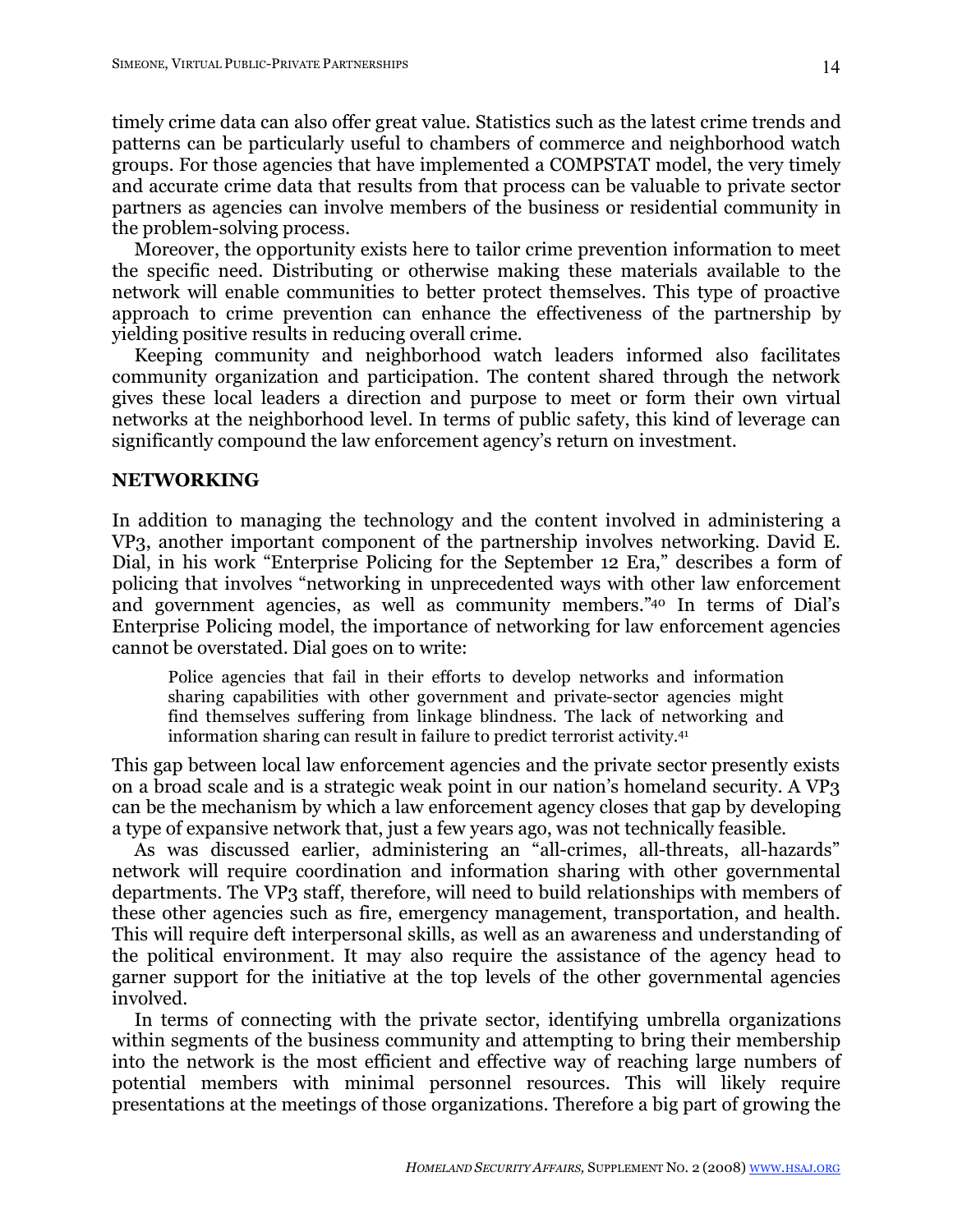network involves getting out into the various communities in order to involve them in the VP3. For example, in developing SPIN, the Nassau County Police Department leveraged a wide range of organizations, the scope of which was a contributing factor to success.42

As a partnership grows and various segments of the private sector become connected, the enormous potential of the network becomes evident. Having direct links with a vast array of organizations and communities, and having their members as part of the network, offers law enforcement agencies exponential gains in the capacity for data dissemination and collection. When weighed against the number of staff required for implementation, an analysis of the long-term impact that a VP3 network can have on the entire policing operation will likely find that investment to be extremely costeffective.

In time, as an increasing number of agencies develop VP3s and begin to network and share information with each other, they can take advantage of the VP3 resources of other agencies. This has begun to occur between agencies in the New York Metropolitan area as NYPD Shield, Nassau County SPIN, and the Suffolk County Alert Network (SCAN) have begun sharing information and resources with each other.

#### **MEETINGS**

Live meetings can add tremendous value to any law enforcement-administered virtual public-private partnership. In addition to providing a forum for presenting important and timely information, they also provide an opportunity for feedback and to celebrate any network successes. Meetings also reinforce the sense of community between the individuals in the network by providing an opportunity for networking and developing relationships between themselves and with the staff of the law enforcement agency.

With differences in roles and responsibilities, and consequently differences in the need for information, the meetings for private security and community-based leaders should be conducted separately. From the perspective of private security leaders, conducting separate meetings is also symbolic in that it acknowledges the important contribution to public safety and homeland security that stems from their security responsibilities, especially with regard to critical infrastructure.

There is another reason why an agency might want to conduct face-to-face meetings with members of a VP3. As stated before, researchers have found that virtual communities tend to increase trust and norms of reciprocity, or social capital. Findings also suggest, however, that this effect on social capital is greatest when the face-to-face network overlaps with the virtual network.43 In addition, social capital should increase when opportunities for civic engagement are facilitated in physically-based virtual communities, as would be the case in a VP3 administered by a local law enforcement agency.44 Additionally, higher levels of social capital are shown to be positively correlated to lower rates of crime.45

Moreover, with respect to civic engagement, a 2002 study found that there are three factors that contribute to increased civic engagement: motivation, skills, and network connections.46 Therefore, by networking private sector partners through technology, and by holding live meetings in which these partners are motivated, given knowledge and skills, and then presented with opportunities for civic engagement, members of the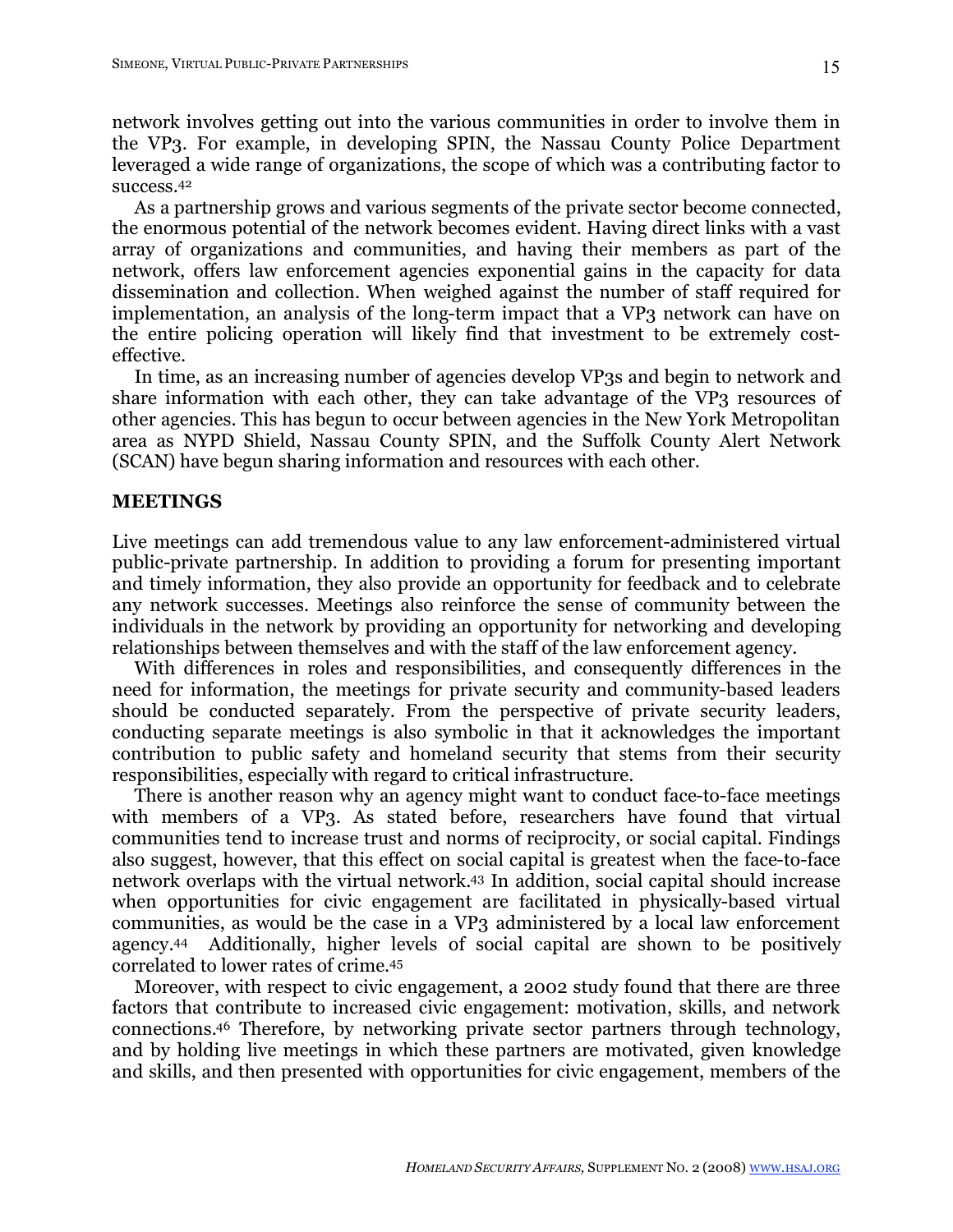VP3 may be more likely to contribute to community safety. In this way, citizens are used as a force multiplier.

Law enforcement agencies should, therefore, be prepared to inform citizens of how they may assist police and be of service to their communities and their nation. Citizens can be directed towards a number of volunteer efforts, such as Citizen Corps, which consists of programs such as Community Emergency Response Team (CERT) and Volunteers in Police Service and Neighborhood Watch. In some parts of the nation, law enforcement agencies oversee voluntary auxiliary police forces that, in essence, act as eyes and ears for the police and assist in traffic-related duties.

Meetings, therefore, are an important part of any virtual public-private partnership. Unlike most virtual communities, which are geographically dispersed, a VP3 administered by a local law enforcement agency is based in and around an agency's jurisdiction, providing a valuable opportunity upon which departments should take full advantage.

## **CREATING A CULTURE OF PREPAREDNESS**

In February 2006, the White House released *The Federal Response to Hurricane Katrina: Lessons Learned*, which recognized that everyone, from private citizens to the federal government, has a role to play in homeland security. 47 The report called for a continuing transformation for homeland security that will be "the most profound and enduring — the creation of a Culture of Preparedness."48

By keeping partners abreast of "all-hazards" issues, an agency administering a VP3 can help create awareness in its members of the need to be prepared. It is this awareness that is the first step in getting citizens to take actions that will better prepare themselves, their families, and their communities for unforeseen events and emergencies.

Although creating a culture of preparedness may be best coordinated and organized at the federal level, which can expend the resources necessary to develop and produce an effective advertising campaign, delivering the message is best done locally. In building a robust network that reaches deeply into the private sector, a local law enforcement agency creates the means by which preparedness campaign messages can be delivered. With the powerful connectivity that comes with networking communitybased organizations, large portions of the business community, and a large and evergrowing private security community, the agency can assist in helping to create a culture of preparedness and introduce members to the U.S. Department of Homeland Security's preparedness website, Ready.gov.

At this site one can find information on The Ready Campaign, which consists of Ready America, Ready Business, and Ready Kids. The site also has easy links to public service announcements, brochures that can be easily downloaded, and information that effectively communicates a message of preparedness.49 The campaign's tagline is "Prepare, Plan, Stay Informed."

The campaign's public service announcements were produced by the Department of Homeland Security in conjunction with the Advertising Council and are very well produced. Unfortunately, these short videos only run on donated airtime and, consequently, do not receive much exposure. A VP3 provides an excellent venue for a monthly preparedness message that can consist of an email with embedded hyperlinks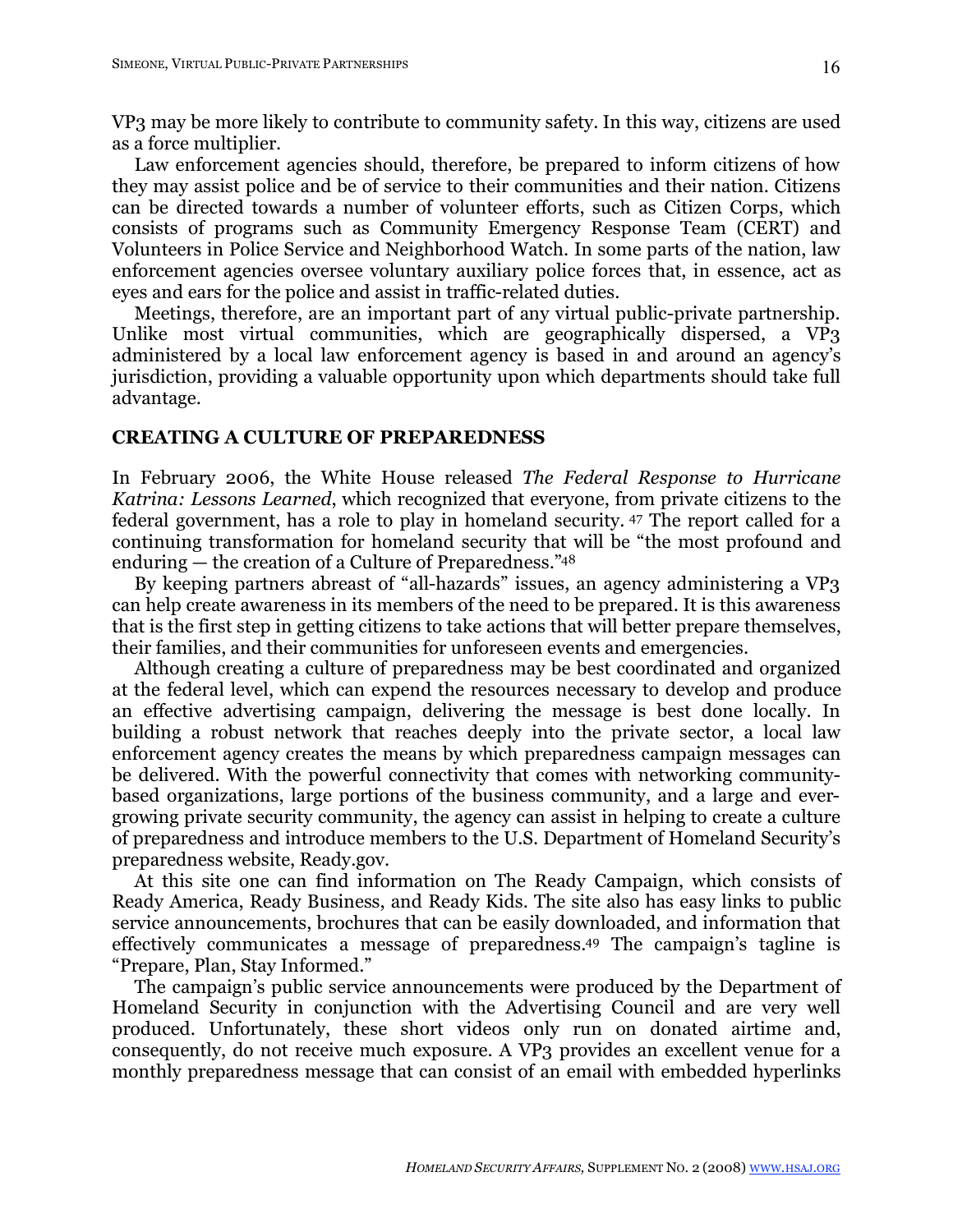to preparedness videos and attached brochures, as well as enabling access via a preparedness page on the agency's web-portal.

Educating a nation and transforming its culture is a long-term effort that will take many years. A VP3 can provide an effective way to support the national effort to prepare America by delivering information that engages citizens, making them more aware of their environment, and then challenging them to be prepared for worst-case scenarios.

#### **CONCLUSION**

During the past decade, the growth of the Internet has been utterly explosive. Its development has exponentially increased the capacity to communicate, which has led to globalization and has moved society squarely into "the information age." It has enabled companies to make quantum leaps in their ability to access and transmit information. The effect on commerce has been, in a word, transformational.

Ten years ago, it was market forces combined with the extraordinary capacity to move information and instantly connect people that made the large-scale adoption of the Internet by the business community inevitable. The technology filled a need and offered advantages which companies needed to leverage if they wanted to remain competitive.

Although law enforcement is not driven by the profit motive, policing is, in many ways, an information business. In order to remain competitive in the business of fighting crime and maintaining safe communities, law enforcement agencies are beginning to move towards intelligence-led policing, which relies on information to paint the best possible picture of the criminal environment.

Much of the justification for implementing virtual public-private partnerships rests on the case presented in this paper that the majority of the information needed by local law enforcement to solve crimes resides within the private sector. To support this, it was noted that there is, on average, only one officer per every 400 residents in the United States. At this ratio, it is apparent that law enforcement would be able to solve relatively few crimes without the cooperation of victims and witnesses. The television show *America's Most Wanted* was offered as an example of the fact that criminals live and work in our communities and that technology can enable law enforcement to deliver information to citizens that can lead to the capture of those wanted persons.

Also supporting the argument for VP3s is the fact is that private security makes up nearly three-quarters of the protective workforce and that the vast majority of critical infrastructure is under private control. Therefore, private security firms, it was noted, are perhaps in the best position to be "first preventers" of crime and terrorism.

In many ways, the question of whether the large scale adoption of VP3s will occur within local law enforcement agencies in the United States may be analogous to the question twenty-five years ago asking whether law enforcement agencies will someday utilize computers in everyday policing. The enhanced level of effectiveness in fighting crime that was made possible by computers was the driving force behind their eventual widespread adoption. It is this same rationale that will, perhaps drive agencies towards implementing VP3s. If the private sector offers the value to local law enforcement that has been suggested in this paper, and technology offers a free way to network agencies with key private sector entities in their communities, the move towards the adoption of VP3s, like that of computers in policing, may be inevitable.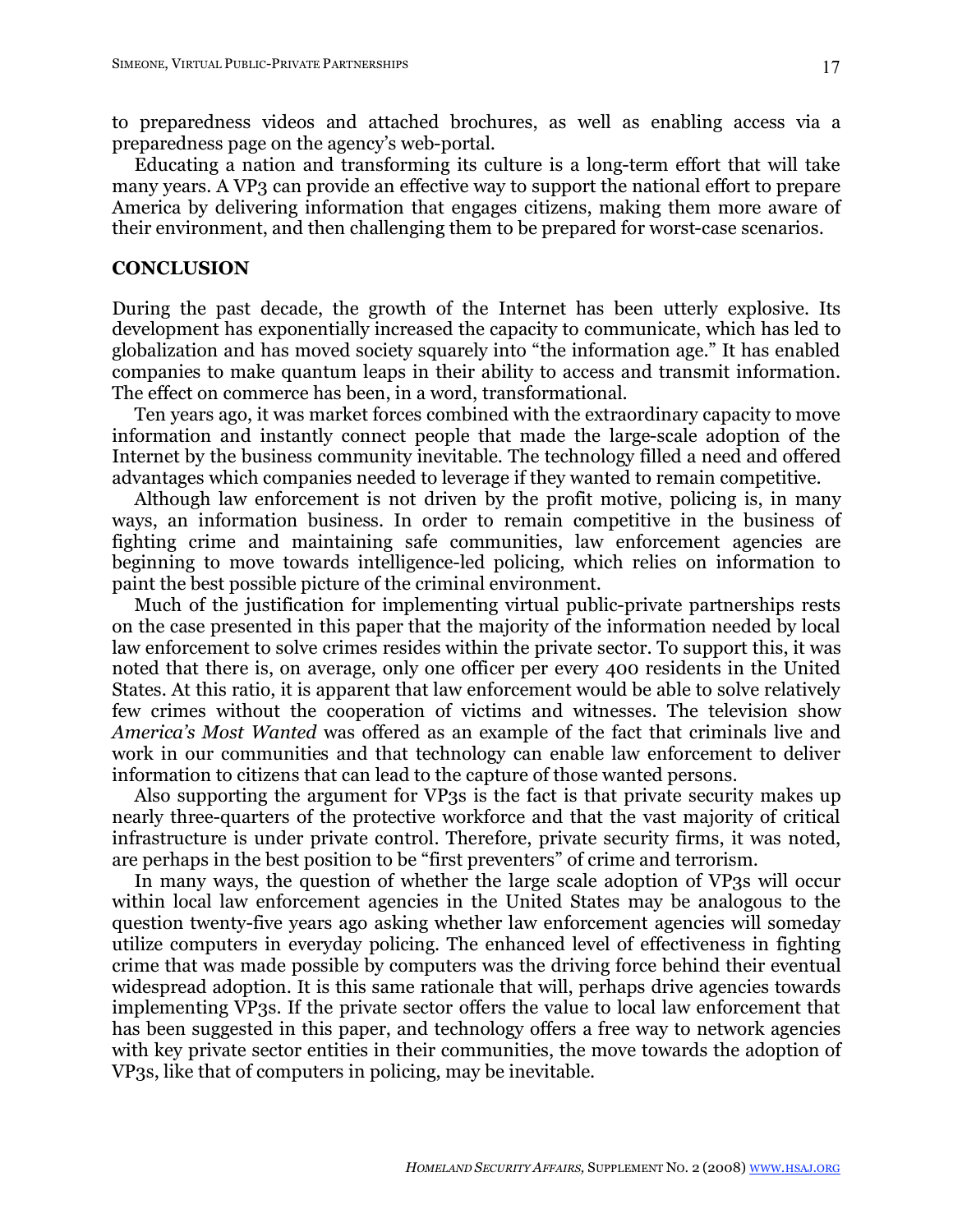As criminals and terrorists have become increasingly networked and have leveraged the Internet to achieve an unprecedented capacity to plan and conduct their criminal enterprises and operations, local law enforcement agencies must do the same in order to keep their communities safe. Until now, however, the extent of networking has been limited. Since 9/11, local law enforcement agencies have made tremendous gains in terms of networking themselves with federal, state, and other local law enforcement agencies, but have not made nearly the same level of progress in networking themselves with the private sector. Virtual public-private partnerships can offer tremendous leverage in accomplishing this.

Earlier in this paper it was suggested that America may need to develop an alternative strategy to deal with the extraordinary costs related to responding to the threat of terrorism. The adoption of VP3s by local law enforcement agencies may be an effective alternative strategy. The adoption of VP3s, however, is not likely to occur until it becomes apparent to local police chiefs and sheriffs that the effort to do so is cost beneficial and, in fact, leads to safer communities and lower rates of crime. This paper attempts to provide such evidence and, in doing so, offers a VP3-enhanced model of intelligence-led policing (see Figure 3).

Although building vast VP3 networks via the Internet has extraordinary utility, the enduring value lies in the byproduct of such systems. In the end, it is changed behavior that a police department seeks. Through information sharing, a law enforcement agency can educate members of the community, build social capital and trust and, as a result, increase the propensity of individuals to report suspicious behavior. This is the environment that can help bring about the one phone call from a concerned citizen that may help prevent the next terrorist attack. By engaging citizens and involving them in the issues that affect their communities, keeping them informed about what is happening where they live or work, and then allowing them to network between themselves, internet technology can be used to leverage the private sector as both a force multiplier and a vast potential source of information.

The lesson learned from two decades of community policing — that citizens play an important role in helping to maintain their own safe neighborhoods — also applies to the realm of hometown and homeland security. If the United States is to survive this age of the terrorist threat, American society must adapt and its citizens must share responsibility for homeland security. Virtual public-private partnerships can play a major role in accomplishing that. In implementing a VP3, a local law enforcement agency will not only enhance its intelligence-led policing capacity, but can ultimately achieve greater levels of public safety and homeland security.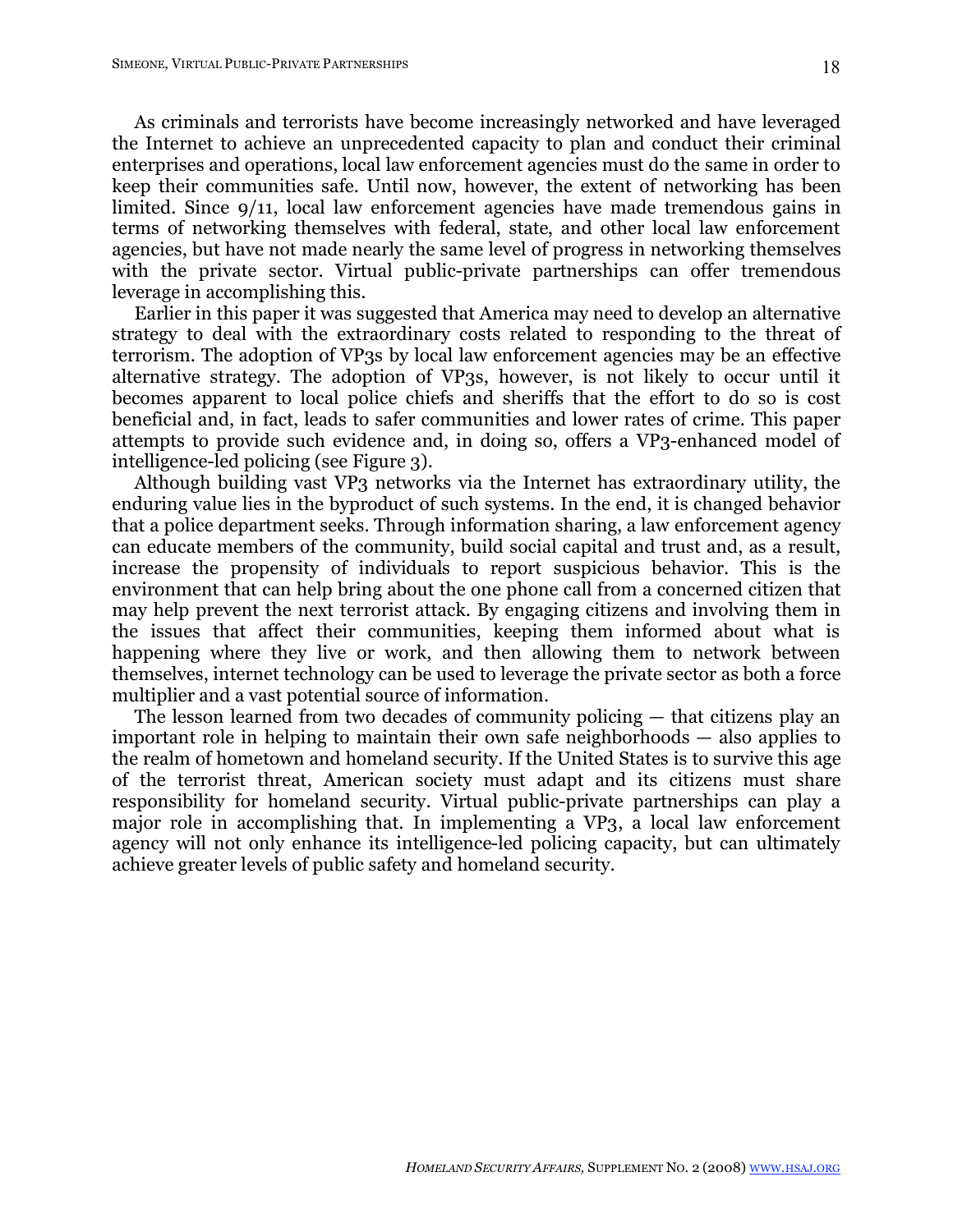19



**Figure 3. A VP3-Enhanced Intelligence-Led Policing Model.**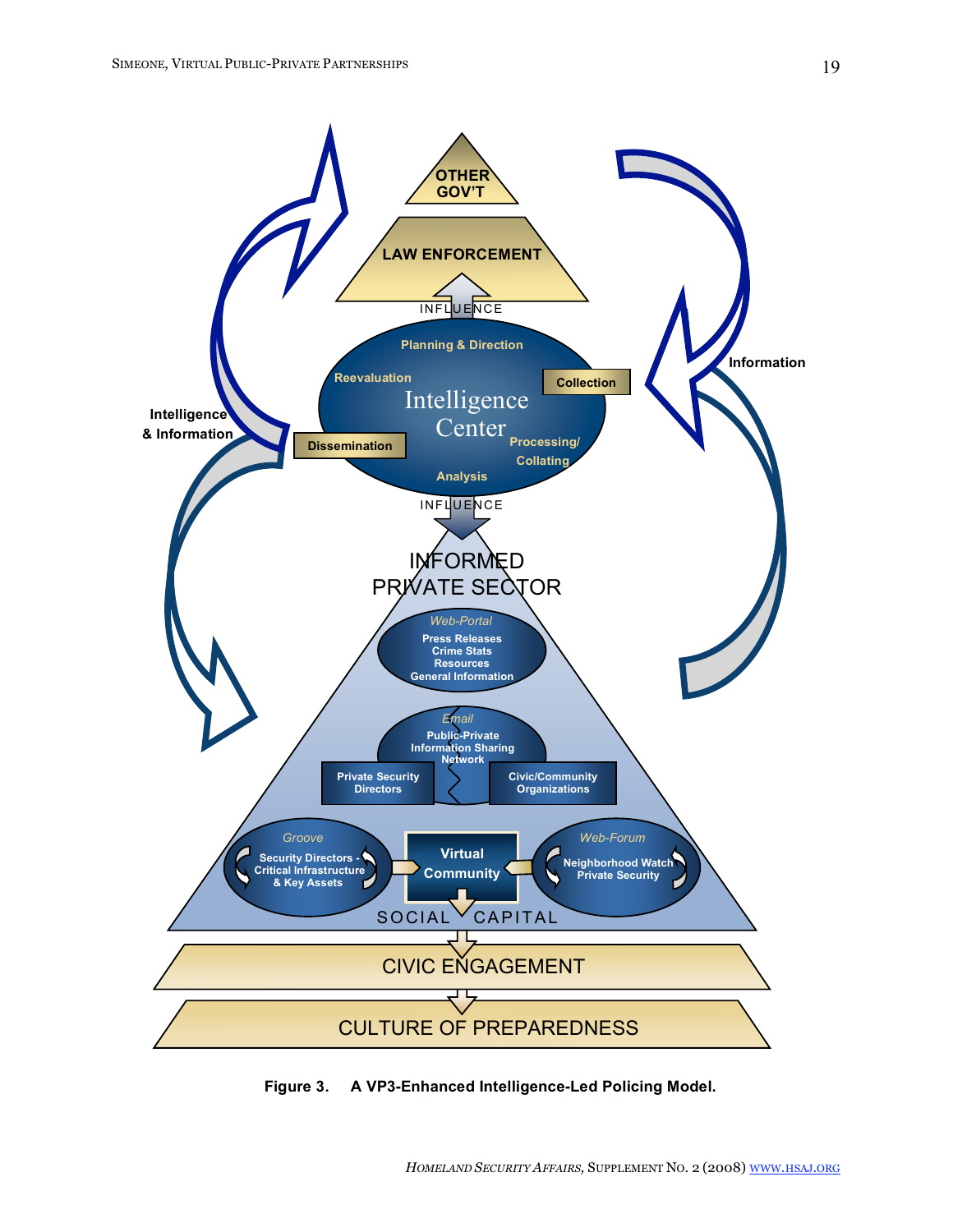*Inspector Matthew J. Simeone, Jr. is a twenty-two-year veteran of the Nassau County Police Department who is presently assigned as the county's Task Force Against Gangs coordinator and commanding officer of community affairs. In 2004, he created the Nassau County Police Department's Security/Police Information Network (SPIN), a virtual public-private information sharing partnership. Inspector Simeone is a graduate of the Naval Postgraduate School's Center for Homeland Defense and Security, where he earned a master's degree in homeland security. He is also an alumnus of the 210<sup>th</sup> session of the FBI National Academy.* 

<sup>4</sup> *Private Security/Public Policing*, *Vital Issues*, 2; William C. Cunningham, "U.S. Private Security Trends," Presentation (Amelia Island: Hallcrest Systems, February 2003), 4.

<sup>5</sup> http://www.internetworldstats.com/top25.htm. Internet World Stats, using data from Nielsen/NetRatings, reports that 69.7% of Americans use the internet.

7 Ibid, 4.

14 Cunningham, "U.S. Private Security Trends," 4.

15 Jon Hartwick and Henri Barki, "Explaining the Role of User Participation in Information System Use," *Management Science* 40, no. 4 (April 1994): 457.

<sup>1</sup> Department of Homeland Security, *Overview: FY2007 Homeland Security Grant Program* (Washington DC: U.S. Department of Homeland Security, January 2007), 2,

http://www.ojp.usdoj.gov/odp/docs/fyo7\_hsgp\_overview.pdf. In FY2007 alone, over 1.25 billion dollars was budgeted for the Urban Areas Security Initiative (\$746.9 million) and the State Homeland Security Program (\$509.2 million).

<sup>2</sup> International Association of Chiefs of Police, Community Oriented Policing Services, *Private Security/Public Policing*, *Vital Issues and Policy Recommendations* (Washington, DC: U.S. Department of Justice, 2004), 3, http://www.cops.usdoj.gov/mime/open.pdf?Item=1355.

<sup>3</sup> Brian A. Reaves, *Census of State and Local Law Enforcement Agencies, 2004* (Washington DC, Bureau of Justice Statistics, June 2007), 3, http://www.ojp.usdoj.gov/bjs/pub/pdf/csllea04.pdf. One officer per 400 residents was extrapolated from this census, which documented an average of 249 sworn State and local officers per 100,000 population.

<sup>6</sup> Jerry H. Ratcliffe, "Intelligence-Led Policing," *Australian Institute of Criminology, Trends & Issues in Crime and Criminal Justice*, no. 248 (April 2003): 3. http://www.aic.gov.au/publications/tandi/ti248.pdf.

<sup>8</sup> NYPD Shield website, http://www.nypdshield.org/public/.

<sup>9</sup> Nassau County Police Department SPIN webpage, http://www.police.co.nassau.ny.us/SPIN/spininfo.htm; Suffolk County SCAN webpage, http://www.co.suffolk.ny.us/police/scan.htm.

<sup>10</sup> Sheriff Larry Campbell, Leon County, Florida, as quoted in "Crime Prevention Can Spur and Support Homeland Security in Neighborhoods and Communities," *Topics in Crime Prevention,* National Crime Prevention Council (Winter 2003): 1, http://www.ncpc.org/cms/cmsupload/ncpc/File/topics\_cp\_hs.pdf.

<sup>11</sup> Tim McGirk, "Terrorism's Harvest," *Time*, August 9, 2004, 41; Elaine Shannon, "The New War on Afghan Heroin," *Time*, November 25, 2002, 23.

<sup>12</sup> Dr. Louise I. Shelley, John T. Picarelli, Allison Irby, Douglas M. Hart, Patricia A. Craig-Hart, Dr. Phil Williams, Steven Simon, Nabi Abdullaev, Bartosz Stanislawski, and Laura Covill, "Methods and Motives: Exploring Links Between Transnational Organized Crime & International Terrorism," September 2005, 40, http://www.ncjrs.gov/pdffiles1/nij/grants/211207.pdf.

<sup>13</sup> Sari Horowitz, "Cigarette Smuggling Linked to Terrorism," *Washington Post*, June 8, 2004.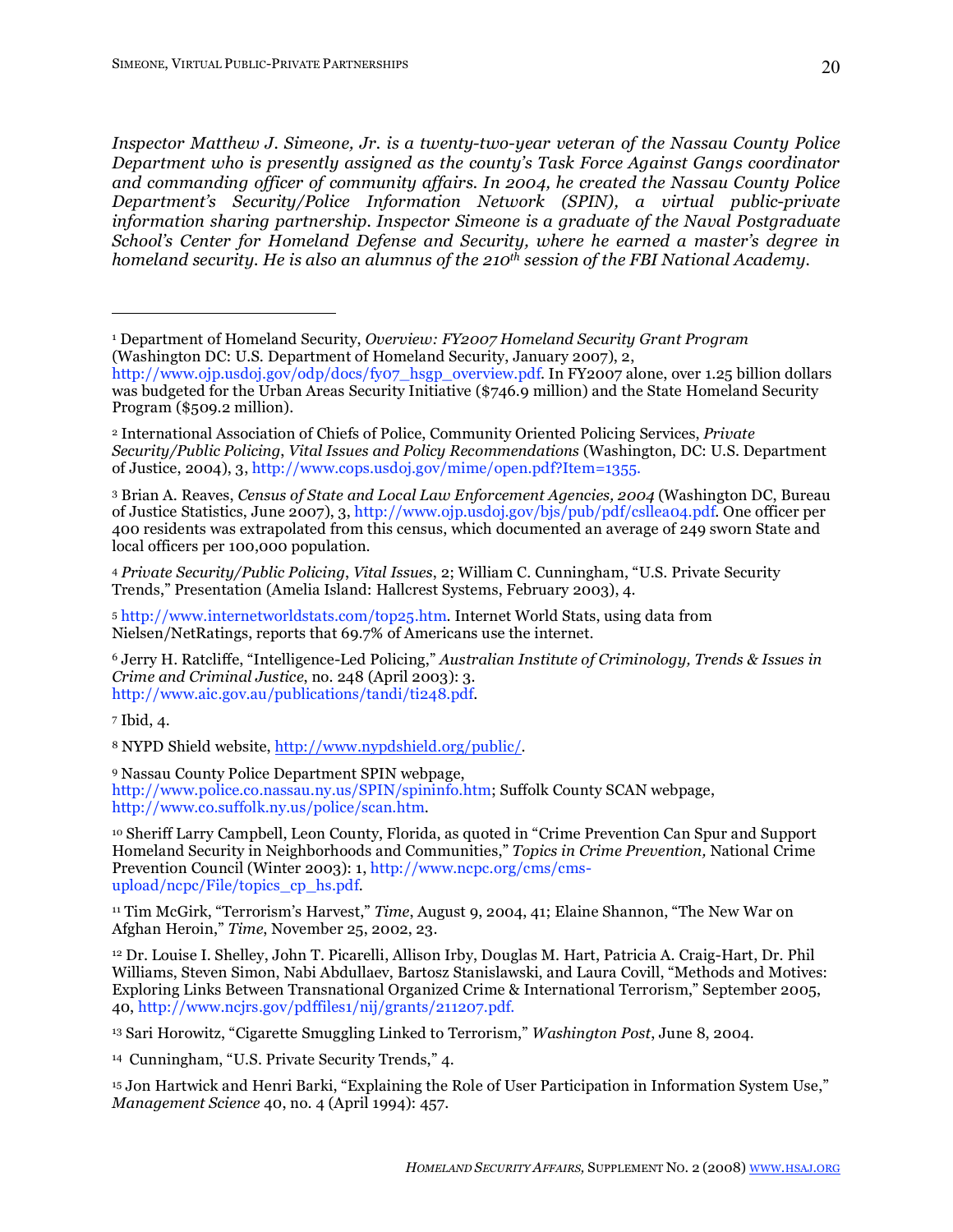16 Ibid.

<sup>17</sup> *SPIN Application*, Nassau County Police Department website.

<sup>18</sup> "How Men and Women Use the Internet," *Pew Internet & American Life Project* (Washington DC: December 28, 2005), ii, http://www.pewinternet.org/pdfs/PIP\_Women\_and\_Men\_online.pdf. This report states that 94% of online women and 88% of online men use the internet. Nielsen/NetRatings reported the number of online users in the United States at 210,080,067 in November 2006 according to Internet World Stats at http://www.internetworldstats.com/top25.htm.

19 New York State MTA, "If You See Something, Say Something" Campaign. http://www.mta.info/mta/security/index.html.

20 Los Angeles Police Department website, http://www.lapdonline.org/e\_policing.

21 NYPD Shield Website.

22 Any of the fifty-two U.K. policing agencies can be easily accessed by logging on to http://www.police.uk/forces.htm. Once there, clicking on geographic regions of the map will enable access to the individual websites of local agencies in that region.

<sup>23</sup> Anita Blanchard and Tom Horan, "Virtual Communities and Social Capital," *Social Science Computer Review* 16, no. 3 (Fall 1998): 293, http://www.idea-group.com/downloads/excerpts/garson.pdf; Robert D. Putnam, *Bowling Alone: The Collapse and Revival of American Community* (New York: Simon & Schuster, 2000): 308; Susan Saegert, Gary Winkel, and Charles Swartz, "Social Capital and Crime in New York City's Low Income Housing," *Housing Policy Debate* 13, no. 1 (2002): 218. http://fanniemaefoundation.org/programs/hpd/pdf/hpd\_1301\_saegert.pdf.

24 Microsoft, *Groove Product Guide* (September 2006), 2, 8, http://office.microsoft.com/enus/groove/HA101680011033.aspx.

25 Interview with Inspector Kevin D. Eack, Senior Terrorism Advisor, Illinois State Police, August 22, 2007.

26 Ibid.

27 Interview with Detective Sergeant William M. Leahy, Nassau County Police Department Security/Police Information Network, August 6, 2007.

<sup>28</sup> Oksana Farber, "Positive SPIN on Liaisons," *Security Management* 50 (June 2006), 110.

<sup>29</sup> Michael McConnell, "United States Intelligence Community 100 Day Plan for Integration and Collaboration," 9, http://fas.org/irp/dni/100-day-plan.pdf.

30 David L. Carter, *Law Enforcement Intelligence: A Guide for State, Local, and Tribal Law Enforcement Agencies* (Washington, DC: Office of Community Oriented Policing Services, November 2004); *National Criminal Intelligence Sharing Plan*, 62, http://www.fas.org/irp/agency/doj/lei/guide.pdf.

31 Robert S. Mueller III, Director, Federal Bureau of Investigation, "Address to U.S. Chamber of Commerce, Washington, DC, January 19, 2006," *Vital Speeches of the Day,* 72, Issue 9 (February 15, 2006): 258.

http://proquest.umi.com.libproxy.nps.edu/pqdweb?index=4&sid=2&srchmode=1&vinst=PROD&fmt=6& startpage=-

1&clientid=11969&vname=PQD&RQT=309&did=1034268181&scaling=FULL&ts=1187536507&vtype=P QD&rqt=309&TS=1187536521&clientId=11969.

32 Title 28 Code of Federal Regulations (CFR) Part 23, *Criminal Intelligence Systems Operating Policies*. http://a257.g.akamaitech.net/7/257/2422/01jul20061500/edocket.access.gpo.gov/cfr\_2006/julqtr/pdf/ 28cfr23.20.pdf.

33 Statement by Lieutenant General Sam Wilson, USA Ret. former Director, Defense Intelligence Agency, reported by David Reed, "Aspiring to Spying," *The Washington Times,* Regional News, November 14, 1997, 1: "Ninety percent of intelligence comes from open sources. The other 10 percent, the clandestine work, is just the most dramatic. The real intelligence hero is Sherlock Holmes, not James Bond."